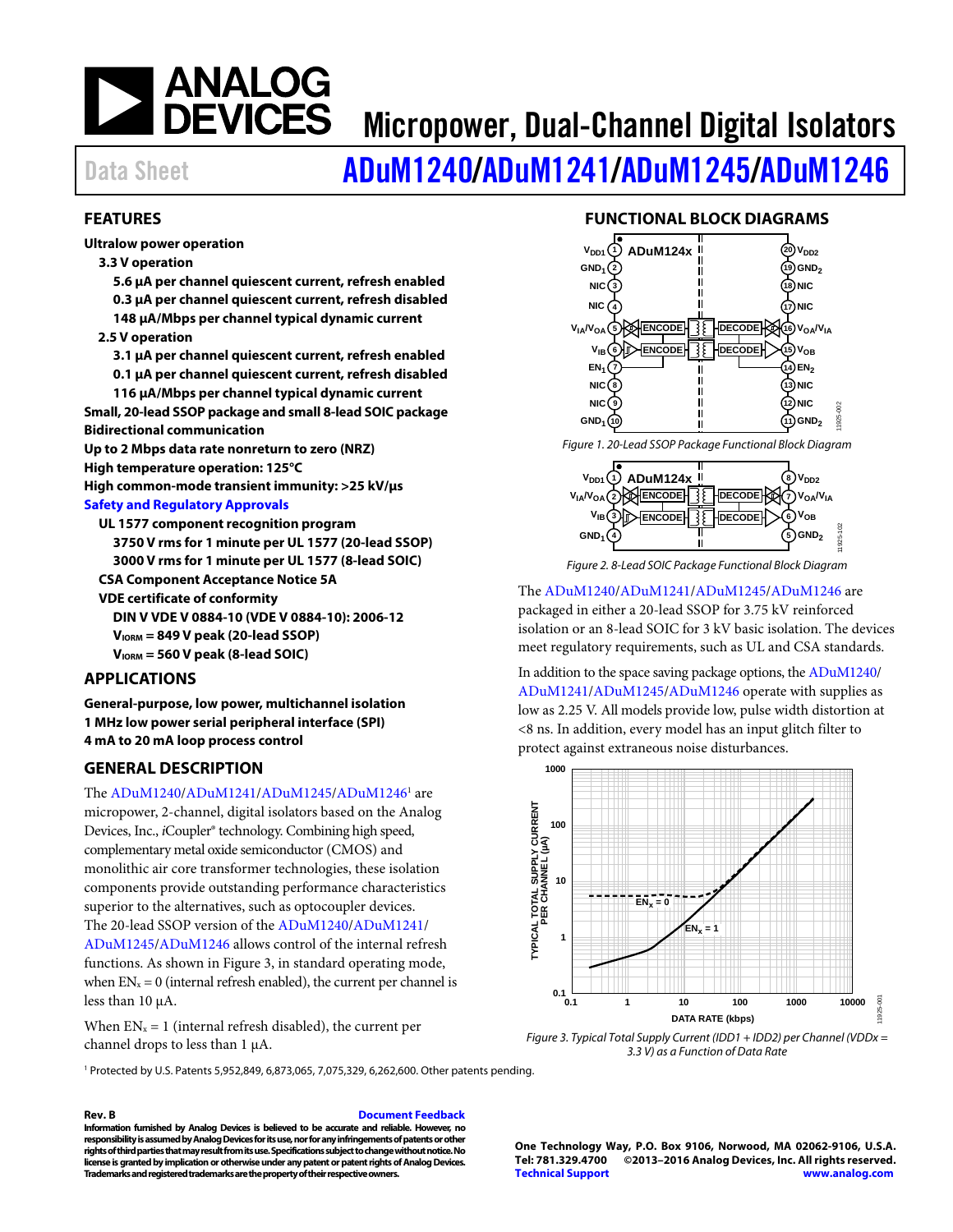### TABLE OF CONTENTS

| Electrical Characteristics-2.5 V Operation  4                    |  |
|------------------------------------------------------------------|--|
| Electrical Characteristics— $V_{DD1} = 3.3$ V, $V_{DD2} = 2.5$ V |  |
| Electrical Characteristics- $V_{DD1} = 2.5$ V, $V_{DD2} = 3.3$ V |  |
|                                                                  |  |
|                                                                  |  |
|                                                                  |  |
| DIN V VDE V 0884-10 (VDE V 0884-10): 2006-12                     |  |
|                                                                  |  |

### <span id="page-1-0"></span>**REVISION HISTORY**

#### **9/2016—Rev. A to Rev. B**

| Changes to Regulatory Information Section and Table 12  7 |  |
|-----------------------------------------------------------|--|

### **3/2014—Rev. 0 to Rev. A**

| Changes to Features Section, General Description Section, and |  |
|---------------------------------------------------------------|--|
|                                                               |  |
|                                                               |  |
|                                                               |  |
|                                                               |  |
|                                                               |  |
|                                                               |  |
| Changed Case Temperature to Ambient Temperature,              |  |
|                                                               |  |

| Pin Configurations and Function Descriptions 11                           |  |
|---------------------------------------------------------------------------|--|
|                                                                           |  |
|                                                                           |  |
|                                                                           |  |
|                                                                           |  |
|                                                                           |  |
| DC Correctness and Low Power Operation  17                                |  |
|                                                                           |  |
|                                                                           |  |
|                                                                           |  |
| Packaging and Ordering Information <b>Error! Bookmark not</b><br>defined. |  |
|                                                                           |  |
|                                                                           |  |

| Changes to Recommended Input Voltage for Low Power |  |
|----------------------------------------------------|--|
|                                                    |  |
|                                                    |  |
|                                                    |  |

### **12/2013—Revision 0: Initial Version**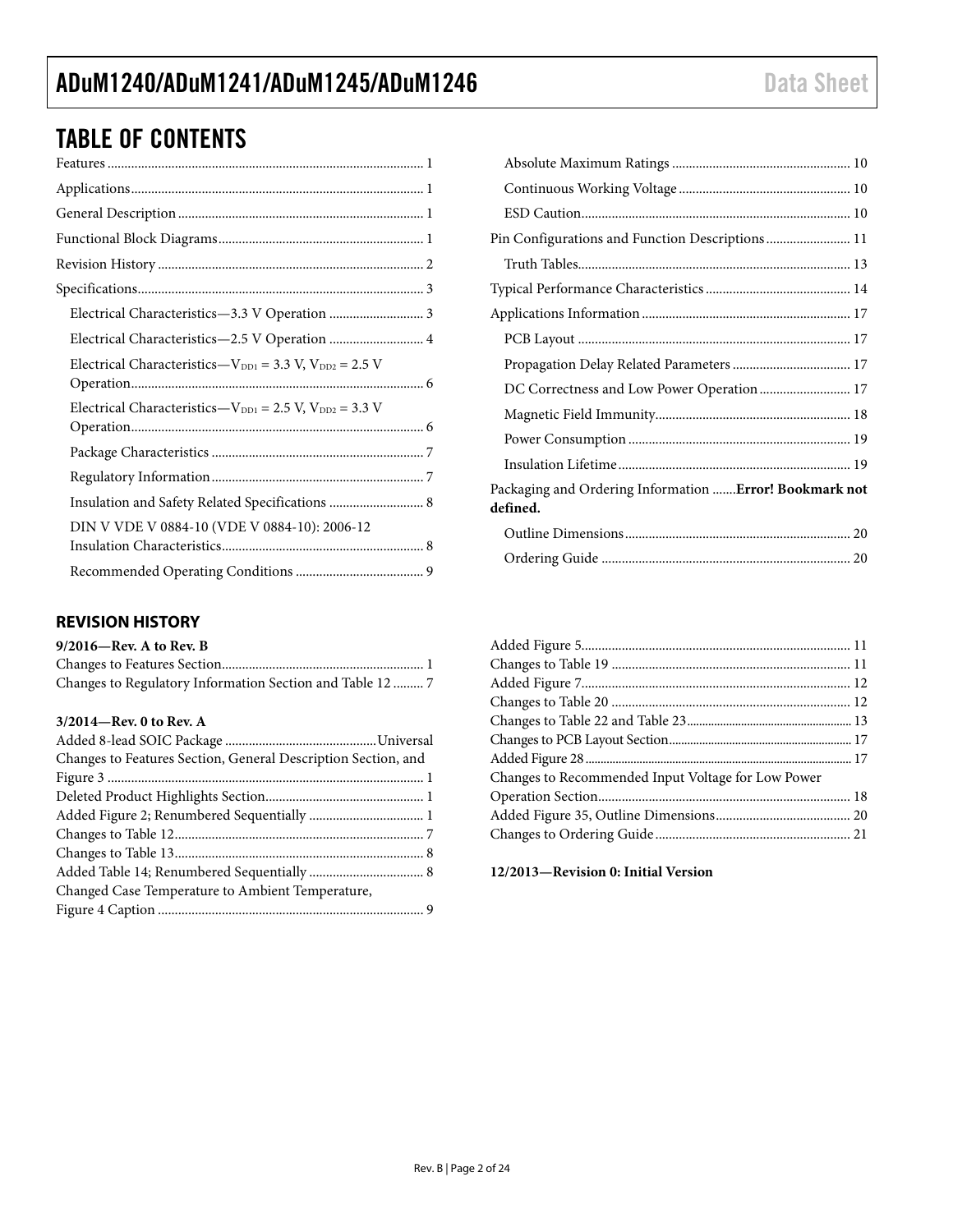### <span id="page-2-0"></span>**SPECIFICATIONS**

### <span id="page-2-1"></span>**ELECTRICAL CHARACTERISTICS—3.3 V OPERATION**

All typical specifications are at  $T_A = 25^{\circ}C$ ,  $V_{DD1} = V_{DD2} = 3.3$  V. Minimum and maximum specifications apply over the entire recommended operation range of 3.0 V ≤ V<sub>DD1</sub> ≤ 3.6 V, 3.0 V ≤ V<sub>DD2</sub> ≤ 3.6 V, and −40°C ≤ T<sub>A</sub> ≤ +125°C, unless otherwise noted. Switching specifications are tested with  $C_L = 15$  pF and CMOS signal levels, unless otherwise noted.

### **Table 1.**

| <b>Parameter</b>                    | Symbol                              | Min | Typ | Max | Unit        | <b>Test Conditions/Comments</b>           |
|-------------------------------------|-------------------------------------|-----|-----|-----|-------------|-------------------------------------------|
| SWITCHING SPECIFICATIONS            |                                     |     |     |     |             |                                           |
| Data Rate                           |                                     |     |     | ∍   | <b>Mbps</b> | Within pulse width distortion (PWD) limit |
| Propagation Delay                   | $t_{\text{PHL}}$ , $t_{\text{PLH}}$ |     | 80  | 180 | ns.         | 50% input to 50% output                   |
| Change vs. Temperature              |                                     |     | 200 |     | ps/°C       |                                           |
| Minimum Pulse Width                 | PW                                  | 500 |     |     | ns          | Within PWD limit                          |
| Pulse Width Distortion              | <b>PWD</b>                          |     |     | 8   | ns          | $ t_{\text{PLH}} - t_{\text{PHL}} $       |
| Propagation Delay Skew <sup>1</sup> | <b>t</b> <sub>PSK</sub>             |     |     | 10  | ns          |                                           |
| Channel Matching                    |                                     |     |     |     |             |                                           |
| Codirectional                       | <b>t</b> <sub>pskCD</sub>           |     |     | 10  | ns          |                                           |
| <b>Opposing Direction</b>           | <b>t</b> <sub>PSKOD</sub>           |     |     | 15  | ns          |                                           |

 $1$  t<sub>PSK</sub> is the magnitude of the worst case difference in t<sub>PHL</sub> and t<sub>PLH</sub> that is measured between units at the same operating temperature, supply voltages, and output load within the recommended operating conditions.

#### **Table 2.**

| Parameter             | Symbol           | Min | Typ | <b>Max</b> | Unit | <b>Test Conditions/Comments</b> |
|-----------------------|------------------|-----|-----|------------|------|---------------------------------|
| <b>SUPPLY CURRENT</b> |                  |     |     |            |      | 2 Mbps, no load                 |
| ADuM1240/ADuM1245     | I <sub>DD1</sub> |     | 366 | 600        | μA   |                                 |
|                       | I <sub>DD2</sub> |     | 246 | 375        | μA   |                                 |
| ADuM1241/ADuM1246     | I <sub>DD1</sub> |     | 306 | 450        | μA   |                                 |
|                       | I <sub>DD2</sub> |     | 306 | 450        | μA   |                                 |

#### <span id="page-2-2"></span>**Table 3.**

| <b>Parameter</b>                                           | Symbol                 | <b>Min</b>                        | <b>Typ</b> | <b>Max</b>                 | <b>Unit</b> | <b>Test Conditions/Comments</b>                                |
|------------------------------------------------------------|------------------------|-----------------------------------|------------|----------------------------|-------------|----------------------------------------------------------------|
| DC SPECIFICATIONS                                          |                        |                                   |            |                            |             |                                                                |
| Input Threshold                                            |                        |                                   |            |                            |             |                                                                |
| Logic High                                                 | <b>V</b> <sub>IH</sub> | 0.7 V <sub>DDx</sub> <sup>1</sup> |            |                            | V           |                                                                |
| Logic Low                                                  | $V_{\parallel}$        |                                   |            | $0.3 V_{DDx}$ <sup>1</sup> | v           |                                                                |
| <b>Output Voltages</b>                                     |                        |                                   |            |                            |             |                                                                |
| Logic High                                                 | $V_{OH}$               | $V_{DDx}$ <sup>1</sup> – 0.1      | 3.3        |                            | V           | $I_{\text{OUTx}} = -20 \mu A$ , $V_{1x} = V_{1xH}$             |
|                                                            |                        | $V_{DDx}$ <sup>1</sup> – 0.4      | 3.1        |                            | V           | $I_{\text{OUTx}} = -4 \text{ mA}$ , $V_{1x} = V_{1xH}$         |
| Logic Low                                                  | $V_{OL}$               |                                   | 0.0        | 0.1                        | V           | $I_{\text{OUTx}} = 20 \mu A$ , $V_{\text{lx}} = V_{\text{lx}}$ |
|                                                            |                        |                                   | 0.2        | 0.4                        | v           | $I_{\text{OUTx}} = 4 \text{ mA}$ , $V_{1x} = V_{1xL}$          |
| Input Current per Channel                                  | h                      | $-1$                              | $+0.01$    | $+1$                       | μA          | $0 V \leq V_{1x} \leq V_{DDx}^{-1}$                            |
| Input Switching Thresholds                                 |                        |                                   |            |                            |             |                                                                |
| Positive Threshold Voltage                                 | $V_{T+}$               |                                   | 1.8        |                            | V           |                                                                |
| Negative Going Threshold                                   | $V_{T-}$               |                                   | 1.2        |                            | V           |                                                                |
| Input Hysteresis                                           | $\Delta V_T$           |                                   | 0.6        |                            | V           |                                                                |
| Undervoltage Lockout, V <sub>DD1</sub> or V <sub>DD2</sub> | <b>UVLO</b>            |                                   | 1.5        |                            | V           |                                                                |
| Supply Current per Channel                                 |                        |                                   |            |                            |             |                                                                |
| <b>Oujescent Current</b>                                   |                        |                                   |            |                            |             |                                                                |
| Input Supply                                               | $I_{DDI(O)}$           |                                   | 4.8        | 10                         | μA          | EN <sub>x</sub> low                                            |
| Output Supply                                              | $I_{DDO(O)}$           |                                   | 0.8        | 6                          | μA          | EN <sub>x</sub> low                                            |
| Input (Refresh Off)                                        | $I_{DDI(Q)}$           |                                   | 0.12       |                            | μA          | $ENx$ high                                                     |
| Output (Refresh Off)                                       | $I_{DDO(Q)}$           |                                   | 0.13       |                            | μA          | $ENX$ high                                                     |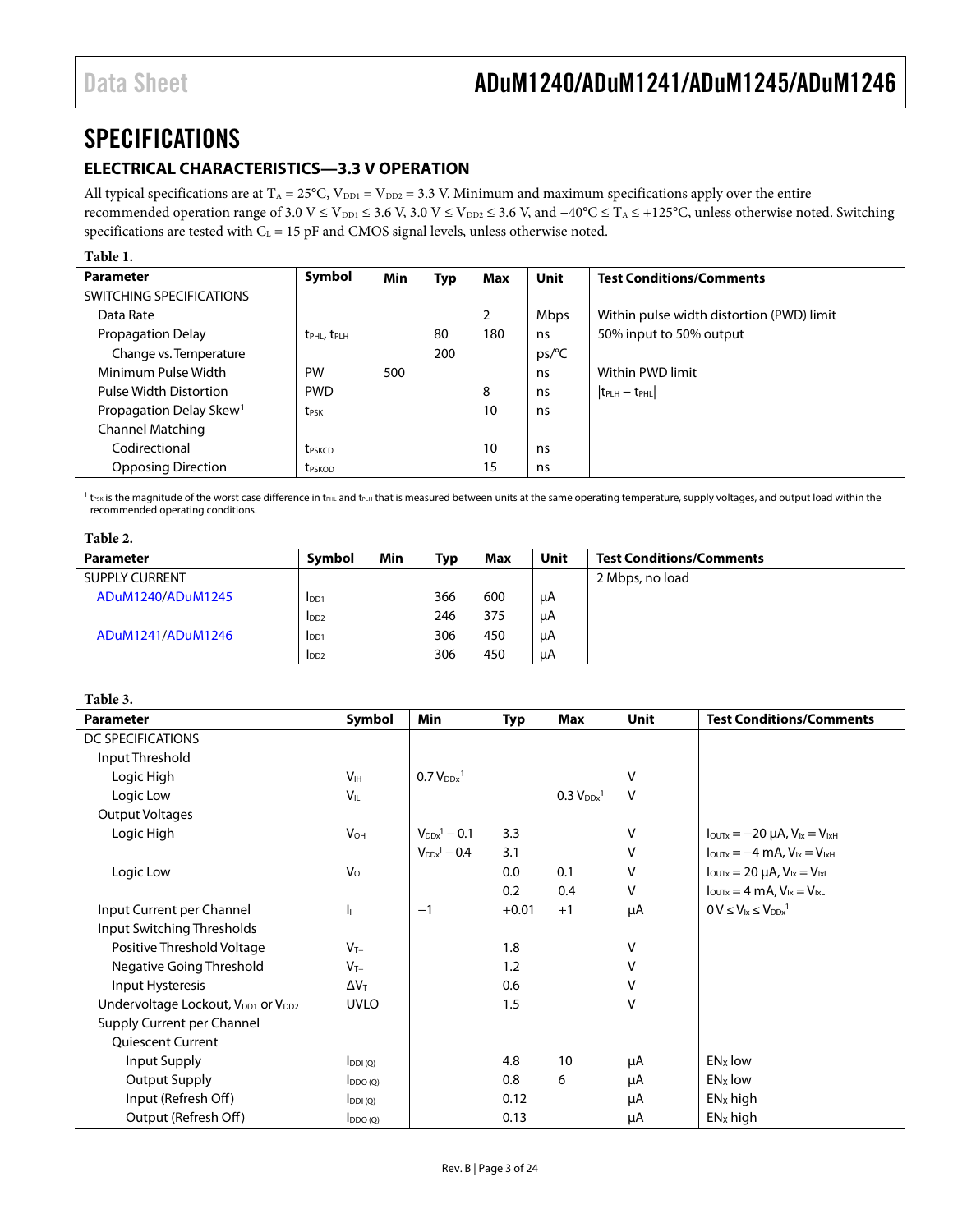<span id="page-3-1"></span>

| <b>Parameter</b>                            | Symbol                      | Min | Max<br>Typ | Unit         | <b>Test Conditions/Comments</b>                                            |
|---------------------------------------------|-----------------------------|-----|------------|--------------|----------------------------------------------------------------------------|
| Dynamic Supply Current                      |                             |     |            |              |                                                                            |
| Input                                       | IDDI(D)                     |     | 88         | $\mu$ A/Mbps |                                                                            |
| Output                                      | $\mathsf{IDDO}(\mathsf{D})$ |     | 60         | $\mu$ A/Mbps |                                                                            |
| AC SPECIFICATIONS                           |                             |     |            |              |                                                                            |
| Output Rise Time/Fall Time                  | $t_R/t_F$                   |     |            | ns           | 10% to 90%                                                                 |
| Common-Mode Transient Immunity <sup>2</sup> | <b>CMI</b>                  | 25  | 40         | kV/µs        | $V_{1x} = V_{DDx}^1$ , $V_{CM} = 1000 V$ ,<br>transient magnitude = $800V$ |
| Refresh Rate                                | $f_r$                       |     | 14         | kbps         |                                                                            |

 $1$  V<sub>DDx</sub> = V<sub>DD1</sub> or V<sub>DD2</sub>.

<sup>2</sup> |CM| is the maximum common-mode voltage slew rate that can be sustained while maintaining V<sub>OUT</sub> > 0.8 V<sub>DDx</sub>. The common-mode voltage slew rates apply to both rising and falling common-mode voltage edges.

### <span id="page-3-0"></span>**ELECTRICAL CHARACTERISTICS—2.5 V OPERATION**

All typical specifications are at  $T_A = 25^{\circ}C$ ,  $V_{DD1} = V_{DD2} = 2.5$  V. Minimum and maximum specifications apply over the entire recommended operation range of 2.25 V ≤ V<sub>DD1</sub> ≤ 2.75 V, 2.25 V ≤ V<sub>DD2</sub> ≤ 2.75 V, and -40°C ≤ T<sub>A</sub> ≤ +125°C, unless otherwise noted. Switching specifications are tested with  $C_L = 15$  pF and CMOS signal levels, unless otherwise noted.

#### **Table 4.**

| <b>Parameter</b>                    | Symbol                              | Min | <b>Typ</b> | Max | <b>Unit</b> | <b>Test Conditions/Comments</b> |
|-------------------------------------|-------------------------------------|-----|------------|-----|-------------|---------------------------------|
| SWITCHING SPECIFICATIONS            |                                     |     |            |     |             |                                 |
| Data Rate                           |                                     |     |            | ∍   | <b>Mbps</b> | Within PWD limit                |
| Propagation Delay                   | t <sub>PHL</sub> , t <sub>PLH</sub> |     | 112        | 180 | ns          | 50% input to 50% output         |
| Change vs. Temperature              |                                     |     | 280        |     | ps/C        |                                 |
| <b>Pulse Width Distortion</b>       | <b>PWD</b>                          |     |            | 12  | ns          | $ t_{PLH} - t_{PHL} $           |
| Minimum Pulse Width                 | <b>PW</b>                           | 500 |            |     | ns          | Within PWD limit                |
| Propagation Delay Skew <sup>1</sup> | t <sub>PSK</sub>                    |     |            | 10  | ns          |                                 |
| <b>Channel Matching</b>             |                                     |     |            |     |             |                                 |
| Codirectional                       | <b>t</b> <sub>PSKCD</sub>           |     |            | 10  | ns          |                                 |
| <b>Opposing Direction</b>           | t <sub>PSKOD</sub>                  |     |            | 30  | ns          |                                 |

 $1$  t<sub>PSK</sub> is the magnitude of the worst case difference in t<sub>PHL</sub> or t<sub>PLH</sub> that is measured between units at the same operating temperature, supply voltages, and output load within the recommended operating conditions.

#### **Table 5.**

| <b>Parameter</b>      | Symbol           | Min | Typ | Max | Unit | <b>Test Conditions/Comments</b> |
|-----------------------|------------------|-----|-----|-----|------|---------------------------------|
| <b>SUPPLY CURRENT</b> |                  |     |     |     |      | 2 Mbps, no load                 |
| ADuM1240/ADuM1245     | I <sub>DD1</sub> |     | 312 | 400 | μA   |                                 |
|                       | I <sub>DD2</sub> |     | 168 | 250 | μA   |                                 |
| ADuM1241/ADuM1246     | I <sub>DD1</sub> |     | 240 | 375 | μA   |                                 |
|                       | I <sub>DD2</sub> |     | 240 | 375 | μA   |                                 |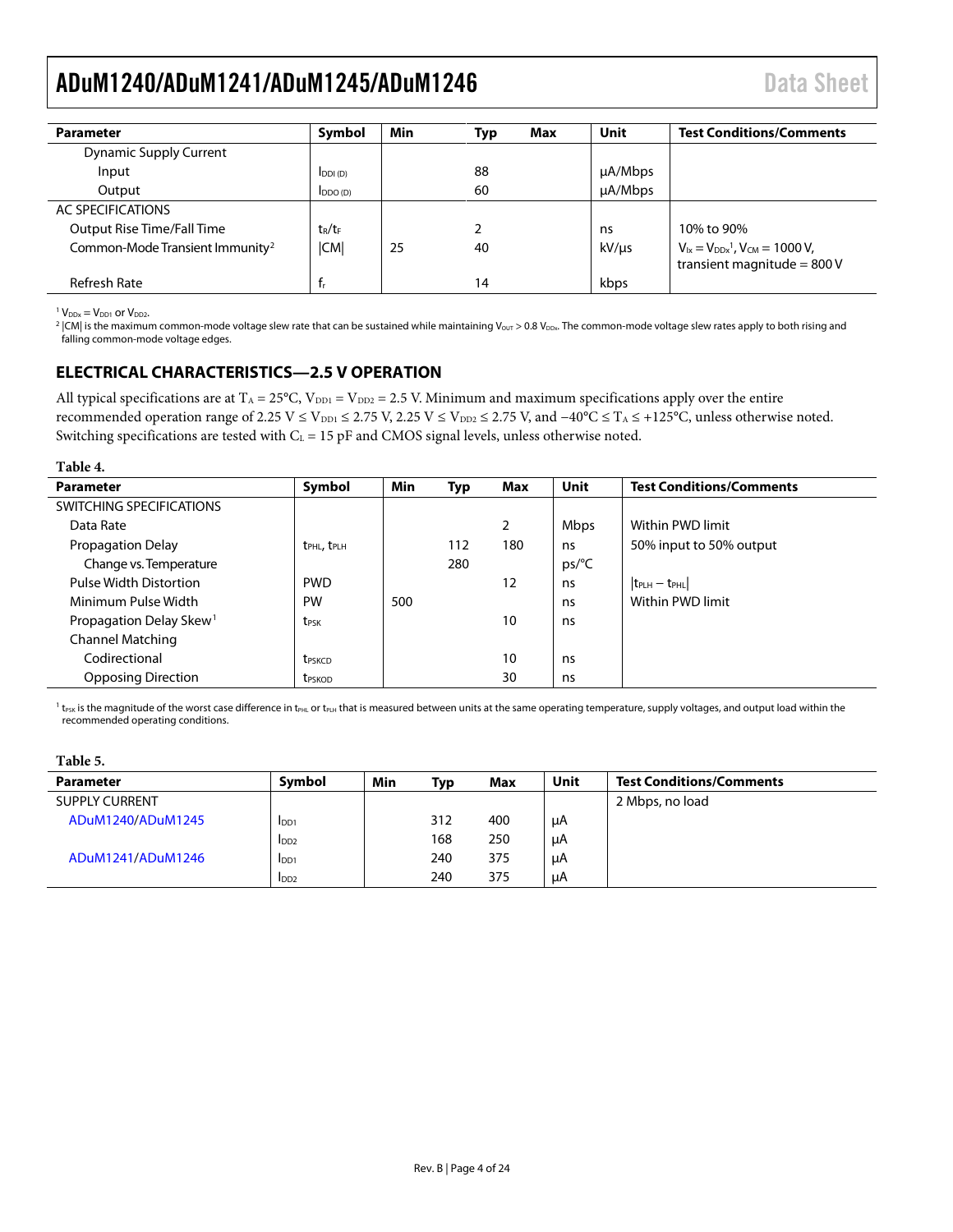<span id="page-4-0"></span>**Table 6.** 

| <b>Parameter</b>                                           | Symbol                  | Min                          | <b>Typ</b>     | <b>Max</b>                        | Unit       | <b>Test Conditions/Comments</b>                                            |
|------------------------------------------------------------|-------------------------|------------------------------|----------------|-----------------------------------|------------|----------------------------------------------------------------------------|
| <b>DC SPECIFICATIONS</b>                                   |                         |                              |                |                                   |            |                                                                            |
| Input Threshold                                            |                         |                              |                |                                   |            |                                                                            |
| Logic High                                                 | V <sub>IH</sub>         | $0.7 V_{DDx}$ <sup>1</sup>   |                |                                   | v          |                                                                            |
| Logic Low                                                  | $V_{IL}$                |                              |                | 0.3 V <sub>DDx</sub> <sup>1</sup> | ٧          |                                                                            |
| <b>Output Voltages</b>                                     |                         |                              |                |                                   |            |                                                                            |
| Logic High                                                 | <b>V<sub>OH</sub></b>   | $V_{DDx}$ <sup>1</sup> – 0.1 | 2.5            |                                   | ٧          | $I_{Ox} = -20 \mu A$ , $V_{1x} = V_{1xH}$                                  |
|                                                            |                         | $V_{DDx}$ <sup>1</sup> - 0.4 | 2.35           |                                   | V          | $I_{Ox} = -4$ mA, $V_{1x} = V_{1xH}$                                       |
| Logic Low                                                  | V <sub>OL</sub>         |                              | 0.0            | 0.1                               | v          | $I_{Ox} = 20 \mu A$ , $V_{Ix} = V_{IxL}$                                   |
|                                                            |                         |                              | 0.1            | 0.4                               | ٧          | $I_{Ox} = 4$ mA, $V_{1x} = V_{1xL}$                                        |
| Input Current per Channel                                  | h                       | $-1$                         | $+0.01$        | $+1$                              | μA         | $0 V \leq V_{1x} \leq V_{DDx}^{-1}$                                        |
| Input Switching Thresholds                                 |                         |                              |                |                                   |            |                                                                            |
| Positive Threshold Voltage                                 | $V_{T+}$                |                              | 1.5            |                                   | v          |                                                                            |
| <b>Negative Going Threshold</b>                            | $V_{T-}$                |                              | 1.0            |                                   | V          |                                                                            |
| Input Hysteresis                                           | $\Delta V_T$            |                              | 0.5            |                                   | V          |                                                                            |
| Undervoltage Lockout, V <sub>DD1</sub> or V <sub>DD2</sub> | <b>UVLO</b>             |                              | 1.5            |                                   | V          |                                                                            |
| Supply Current per Channel                                 |                         |                              |                |                                   |            |                                                                            |
| <b>Ouiescent Current</b>                                   |                         |                              |                |                                   |            |                                                                            |
| Input Supply                                               | $I_{DDI(O)}$            |                              | 2.6            | 3.75                              | μA         | EN <sub>x</sub> low                                                        |
| <b>Output Supply</b>                                       | $I_{DDO(Q)}$            |                              | 0.5            | 3.75                              | μA         | $ENx$ low                                                                  |
| Input (Refresh Off)                                        | $I_{DDI(O)}$            |                              | 0.05           |                                   | μA         | $ENx$ high                                                                 |
| Output (Refresh Off)                                       | $I_{DDO(Q)}$            |                              | 0.05           |                                   | μA         | $ENx$ high                                                                 |
| <b>Dynamic Supply Current</b>                              |                         |                              |                |                                   |            |                                                                            |
| Input                                                      | $I_{DDI(D)}$            |                              | 76             |                                   | µA/Mbps    |                                                                            |
| Output                                                     | $I_{DDO(D)}$            |                              | 41             |                                   | µA/Mbps    |                                                                            |
| <b>AC SPECIFICATIONS</b>                                   |                         |                              |                |                                   |            |                                                                            |
| <b>Output Rise Time/Fall Time</b>                          | $t_R/t_F$               |                              | $\overline{2}$ |                                   | ns         | 10% to 90%                                                                 |
| Common-Mode Transient Immunity <sup>2</sup>                | CM                      | 25                           | 40             |                                   | $kV/\mu s$ | $V_{1x} = V_{DDx}^1$ , $V_{CM} = 1000 V$ ,<br>transient magnitude = $800V$ |
| <b>Refresh Rate</b>                                        | $\mathsf{f}_\mathsf{r}$ |                              | 14             |                                   | kbps       |                                                                            |

 $1 V_{DDx} = V_{DD1}$  or  $V_{DD2}$ .

 $^2$  |CM| is the maximum common-mode voltage slew rate that can be sustained while maintaining V<sub>OUT</sub> > 0.8 V<sub>DDx</sub>. The common-mode voltage slew rates apply to both rising and falling common-mode voltage edges.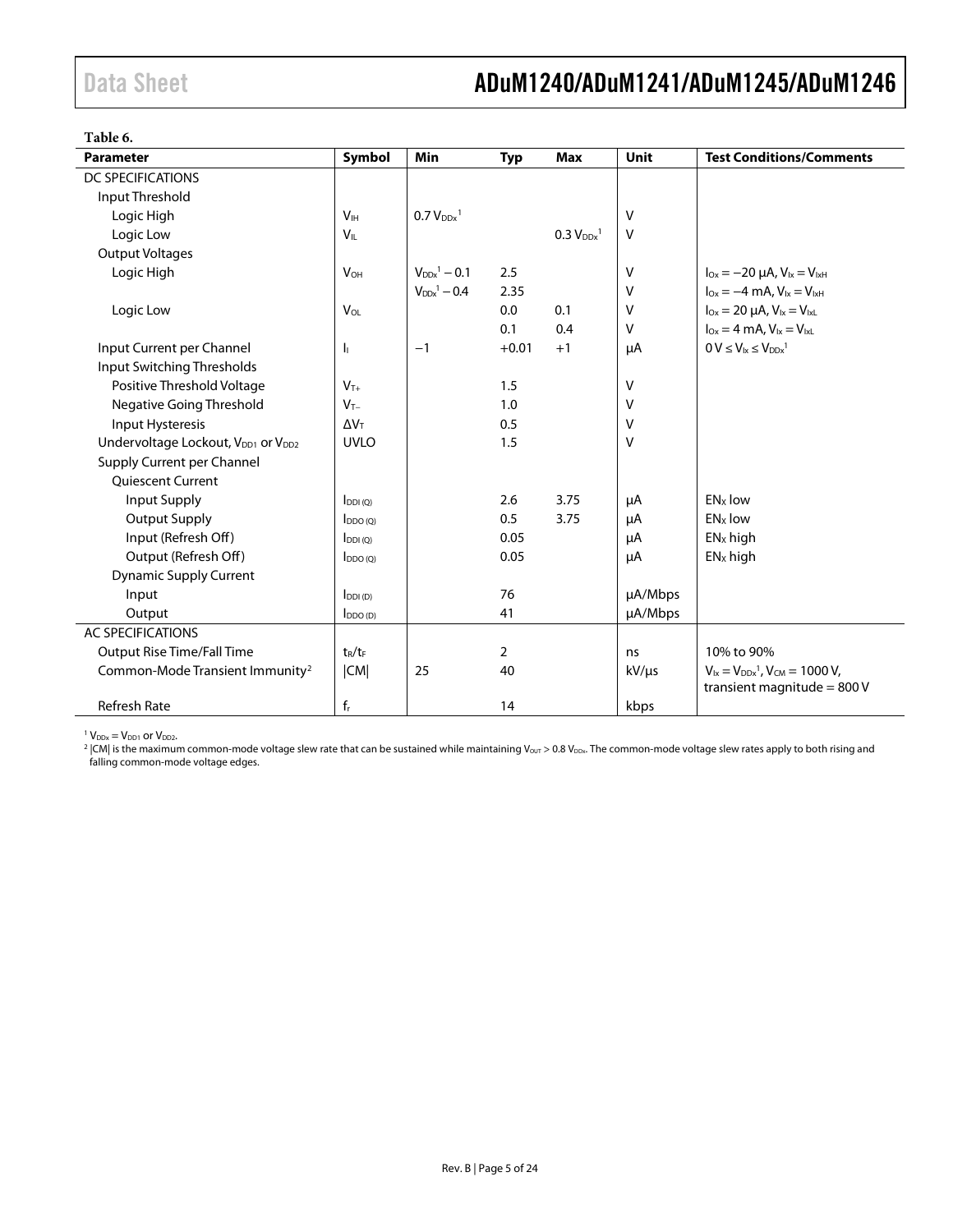### <span id="page-5-0"></span>**ELECTRICAL CHARACTERISTICS—V**<sub>DD1</sub> = 3.3 V, V<sub>DD2</sub> = 2.5 V OPERATION

All typical specifications are at  $T_A = 25^{\circ}C$ ,  $V_{\text{DD1}} = 3.3$  V, and  $V_{\text{DD2}} = 2.5$  V. Minimum and maximum specifications apply over the entire recommended operation range of 3.0 V ≤ V<sub>DD1</sub> ≤ 3.6 V, 2.25 V ≤ V<sub>DD2</sub> ≤ 2.75 V, and  $-40^{\circ}$ C ≤ T<sub>A</sub> ≤ +125<sup>o</sup>C, unless otherwise noted. Switching specifications are tested with  $C_L = 15$  pF and CMOS signal levels, unless otherwise noted.

For dc specifications and ac specifications, se[e Table 3](#page-2-2) for parameters related to Side 1 operation, and se[e Table 6](#page-4-0) for parameters related to Side 2 operation.

#### **Table 7.**

| <b>Parameter</b>                    | Symbol                              | Min | Typ | Max             | <b>Unit</b>    | <b>Test Conditions/Comments</b>     |
|-------------------------------------|-------------------------------------|-----|-----|-----------------|----------------|-------------------------------------|
| SWITCHING SPECIFICATIONS            |                                     |     |     |                 |                |                                     |
| Data Rate                           |                                     |     |     | $\overline{2}$  | Mbps           | Within PWD limit                    |
| <b>Propagation Delay</b>            |                                     |     |     |                 |                |                                     |
| Side 1 to Side 2                    | t <sub>PHL</sub> , t <sub>PLH</sub> |     | 84  | 180             | ns             | 50% input to 50% output             |
| Side 2 to Side 1                    | t <sub>PHL</sub> , t <sub>PLH</sub> |     | 120 | 180             | ns             | 50% input to 50% output             |
| Change vs. Temperature              |                                     |     | 280 |                 | $ps/^{\circ}C$ |                                     |
| Pulse Width Distortion              | <b>PWD</b>                          |     |     | 12              | ns             | $ t_{\text{PLH}} - t_{\text{PHL}} $ |
| Pulse Width                         | PW                                  | 500 |     |                 | ns             | Within PWD limit                    |
| Propagation Delay Skew <sup>1</sup> | <b>t</b> <sub>PSK</sub>             |     |     | 10 <sup>°</sup> | ns             |                                     |
| <b>Channel Matching</b>             |                                     |     |     |                 |                |                                     |
| Codirectional                       | <b>t</b> <sub>PSKCD</sub>           |     |     | 10              | ns             |                                     |
| <b>Opposing Direction</b>           | <b>t</b> <sub>PSKOD</sub>           |     |     | 60              | ns             |                                     |

 $^1$  t<sub>PSK</sub> is the magnitude of the worst case difference in t<sub>PHL</sub> or t<sub>PLH</sub> that is measured between units at the same operating temperature, supply voltages, and output load within the recommended operating conditions. **Table 8.** 

| <b>Parameter</b>      | Symbol           | Min | Typ | Max | Unit | <b>Test Conditions/Comments</b> |
|-----------------------|------------------|-----|-----|-----|------|---------------------------------|
| <b>SUPPLY CURRENT</b> |                  |     |     |     |      | 2 Mbps, no load                 |
| ADuM1240/ADuM1245     | I <sub>DD1</sub> |     | 366 | 500 | μA   |                                 |
|                       | I <sub>DD2</sub> |     | 168 | 375 | μA   |                                 |
| ADuM1241/ADuM1246     | I <sub>DD1</sub> |     | 306 | 400 | μA   |                                 |
|                       | I <sub>DD2</sub> |     | 240 | 375 | μA   |                                 |

### <span id="page-5-1"></span>**ELECTRICAL CHARACTERISTICS—V**<sub>DD1</sub> = 2.5 V, V<sub>DD2</sub> = 3.3 V OPERATION

All typical specifications are at  $T_A = 25^{\circ}\text{C}$ ,  $V_{\text{DD1}} = 2.5$  V, and  $V_{\text{DD2}} = 3.3$  V. Minimum and maximum specifications apply over the entire recommended operation range of 2.25 V ≤ V<sub>DD1</sub> ≤ 2.75 V, 3.0 V ≤ V<sub>DD2</sub> ≤ 3.6 V, and  $-40^{\circ}$ C ≤ T<sub>A</sub> ≤ +125<sup>o</sup>C, unless otherwise noted. Switching specifications are tested with  $C_L = 15$  pF and CMOS signal levels, unless otherwise noted.

For dc specifications and ac specifications, se[e Table 6](#page-4-0) for parameters related to Side 1 operation, and se[e Table 3](#page-2-2) for parameters related to Side 2 operation.

#### **Table 9.**

| <b>Parameter</b>                    | Symbol                              | Min | Typ | Max            | Unit           | <b>Test Conditions/Comments</b> |
|-------------------------------------|-------------------------------------|-----|-----|----------------|----------------|---------------------------------|
| SWITCHING SPECIFICATIONS            |                                     |     |     |                |                |                                 |
| Data Rate                           |                                     |     |     | $\overline{2}$ | <b>Mbps</b>    | Within PWD limit                |
| Propagation Delay                   |                                     |     |     |                |                |                                 |
| Side 1 to Side 2                    | $t_{\text{PHL}}$ , $t_{\text{PLH}}$ |     | 120 | 180            | ns             | 50% input to 50% output         |
| Side 2 to Side 1                    | $t_{\rm PHL}$ , $t_{\rm PHH}$       |     | 84  | 180            | ns             | 50% input to 50% output         |
| Change vs. Temperature              |                                     |     | 200 |                | $ps/^{\circ}C$ |                                 |
| Pulse Width Distortion              | <b>PWD</b>                          |     |     | 12             | ns             | $ t_{PLH} - t_{PHL} $           |
| Pulse Width                         | <b>PW</b>                           | 500 |     |                | ns             | Within PWD limit                |
| Propagation Delay Skew <sup>1</sup> | t <sub>PSK</sub>                    |     |     | 10             | ns             |                                 |
| <b>Channel Matching</b>             |                                     |     |     |                |                |                                 |
| Codirectional                       | t <sub>PSKCD</sub>                  |     |     | 10             | ns             |                                 |
| <b>Opposing Direction</b>           | t <sub>PSKOD</sub>                  |     |     | 60             | ns             |                                 |

 $^1$  t<sub>PSK</sub> is the magnitude of the worst case difference in t<sub>PHL</sub> or t<sub>PLH</sub> that is measured between units at the same operating temperature, supply voltages, and output load within the recommended operating conditions.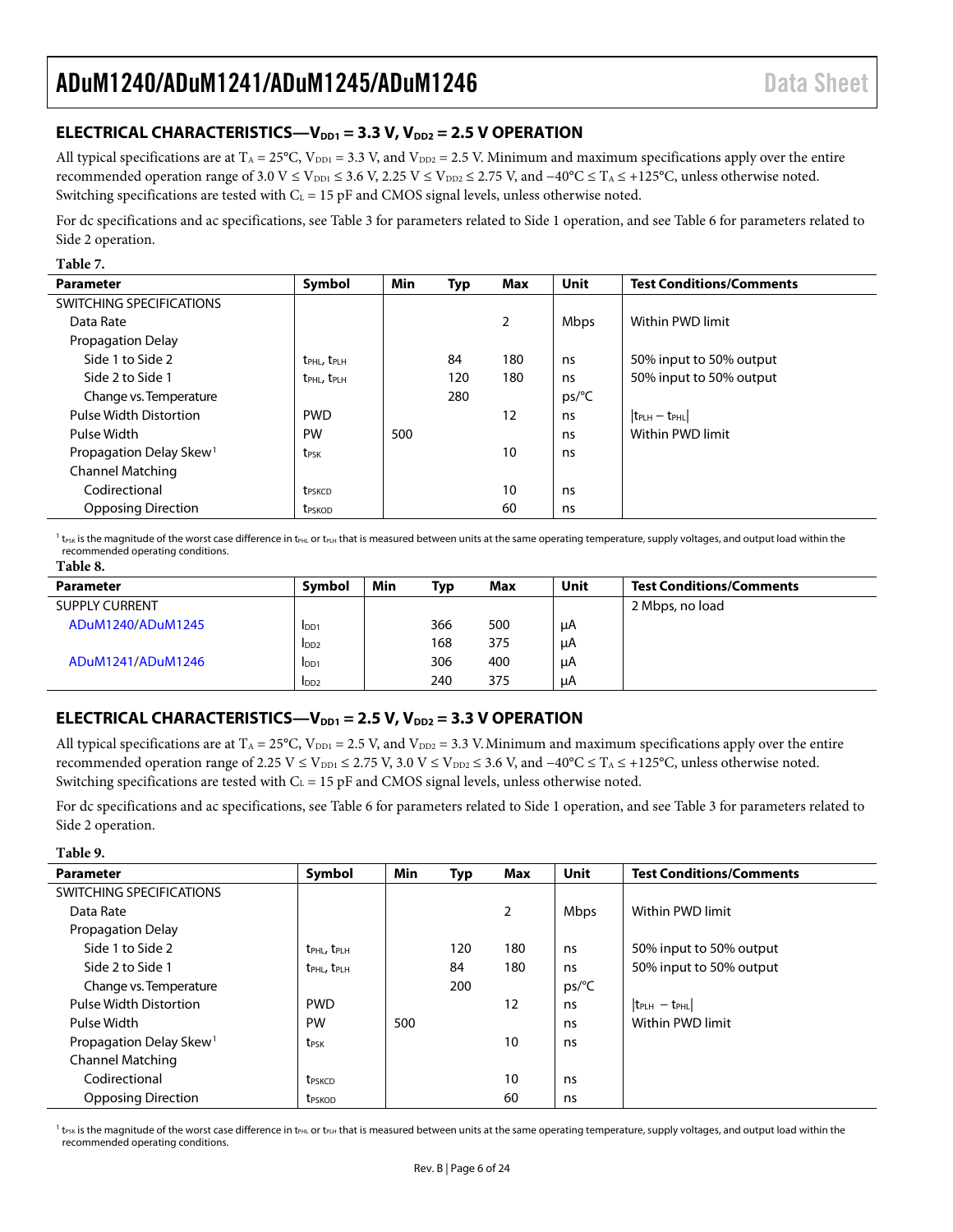#### **Table 10.**

| <b>Parameter</b>      | Symbol           | Min | Typ | Max | Unit | <b>Test Conditions/Comments</b> |
|-----------------------|------------------|-----|-----|-----|------|---------------------------------|
| <b>SUPPLY CURRENT</b> |                  |     |     |     |      | 2 Mbps, no load                 |
| ADuM1240/ADuM1245     | $_{\text{IDD1}}$ |     | 306 | 500 | μA   |                                 |
|                       | IDD2             |     | 248 | 375 | μA   |                                 |
| ADuM1241/ADuM1246     | I <sub>DD1</sub> |     | 240 | 375 | μA   |                                 |
|                       | I <sub>DD2</sub> |     | 306 | 450 | μA   |                                 |

### <span id="page-6-0"></span>**PACKAGE CHARACTERISTICS**

#### **Table 11.**

| Parameter                                  | Symbol      | Min | Tvp       | <b>Max</b> | Unit | <b>Test Conditions/Comments</b>                     |
|--------------------------------------------|-------------|-----|-----------|------------|------|-----------------------------------------------------|
| Resistance (Input to Output) <sup>1</sup>  | $R_{I-O}$   |     | $10^{13}$ |            | ▵    |                                                     |
| Capacitance (Input to Output) <sup>1</sup> | $C_{I-O}$   |     |           |            | рF   | $= 1 MHz$                                           |
| Input Capacitance <sup>2</sup>             |             |     | 4.0       |            | рF   |                                                     |
| IC Junction to Ambient Thermal Resistance  | $\Theta$ ia |     | 85        |            | °C/W | Thermocouple located at center of package underside |

<sup>1</sup> The device is considered a 2-terminal device: Pin 1 through Pin 8 are shorted together, and Pin 9 through Pin 16 are shorted together.

<sup>2</sup> Input capacitance is from any input data pin to ground.

### <span id="page-6-1"></span>**REGULATORY INFORMATION**

See [Table 18](#page-9-3) and the Absolute [Maximum Ratings](#page-9-0) section for recommended maximum working voltages for specific cross isolation waveforms and insulation levels.

#### **Table 12.**

| UL                                                                       | <b>CSA</b>                                                                                                                                                                                                                                   | <b>VDE</b>                                                                          |
|--------------------------------------------------------------------------|----------------------------------------------------------------------------------------------------------------------------------------------------------------------------------------------------------------------------------------------|-------------------------------------------------------------------------------------|
| Recognized under 1577 component<br>recognition program $1$               | Approved under CSA Component Acceptance Notice 5A                                                                                                                                                                                            | Certified according to DIN V VDE V<br>0884-10 (VDE V 0884-10): 2006-12 <sup>2</sup> |
| Single protection, 8-lead SOIC package,<br>3000 V rms isolation voltage  | 8-lead SOIC package, basic insulation per CSA 60950-1-03<br>and IEC 60950-1, 400 V rms (565 V peak) maximum working<br>voltage                                                                                                               | 8-lead SOIC package, reinforced<br><b>insulation, 560 VPEAK</b>                     |
| Single protection, 20-lead SSOP package,<br>3750 V rms isolation voltage | 20-lead SSOP package, basic insulation per CSA 60950-1-03<br>and IEC 60950-1, 530 V rms (700 V peak) maximum working<br>voltage<br>20-lead SSOP package, reinforced insulation per CSA<br>60950-1-03 and IEC 60950-1, 265 V rms (374 V peak) | 20-lead SSOP package, reinforced<br><b>insulation, 849 VPEAK</b>                    |
|                                                                          | maximum working voltage                                                                                                                                                                                                                      |                                                                                     |
| File E214100                                                             | File 205078                                                                                                                                                                                                                                  | File 2471900-4880-0001                                                              |

<span id="page-6-2"></span><sup>1</sup> In accordance with UL1577, eac[h ADuM1240](http://www.analog.com/ADuM1240?doc=ADuM1240_1241_1245_1246.pdf)[/ADuM1241](http://www.analog.com/ADuM1241?doc=ADuM1240_1241_1245_1246.pdf)[/ADuM1245/](http://www.analog.com/ADuM1245?doc=ADuM1240_1241_1245_1246.pdf)[ADuM1246](http://www.analog.com/ADuM1246?doc=ADuM1240_1241_1245_1246.pdf) is proof tested by applying an insulation test voltage ≥3000 V rms for 1 second (current leakage detection limit =  $5 \mu$ A).

<sup>2</sup> In accordance with DIN V VDE V 0884-10, eac[h ADuM1240](http://www.analog.com/ADuM1240?doc=ADuM1240_1241_1245_1246.pdf)[/ADuM1241](http://www.analog.com/ADuM1241?doc=ADuM1240_1241_1245_1246.pdf)[/ADuM1245/](http://www.analog.com/ADuM1245?doc=ADuM1240_1241_1245_1246.pdf)[ADuM1246](http://www.analog.com/ADuM1246?doc=ADuM1240_1241_1245_1246.pdf) is proof tested by applying an insulation test voltage ≥1050 V peak for 1 second (partial discharge detection limit = 5 pC). The asterisk (\*) marked on the component designates DIN V VDE V 0884-10 approval.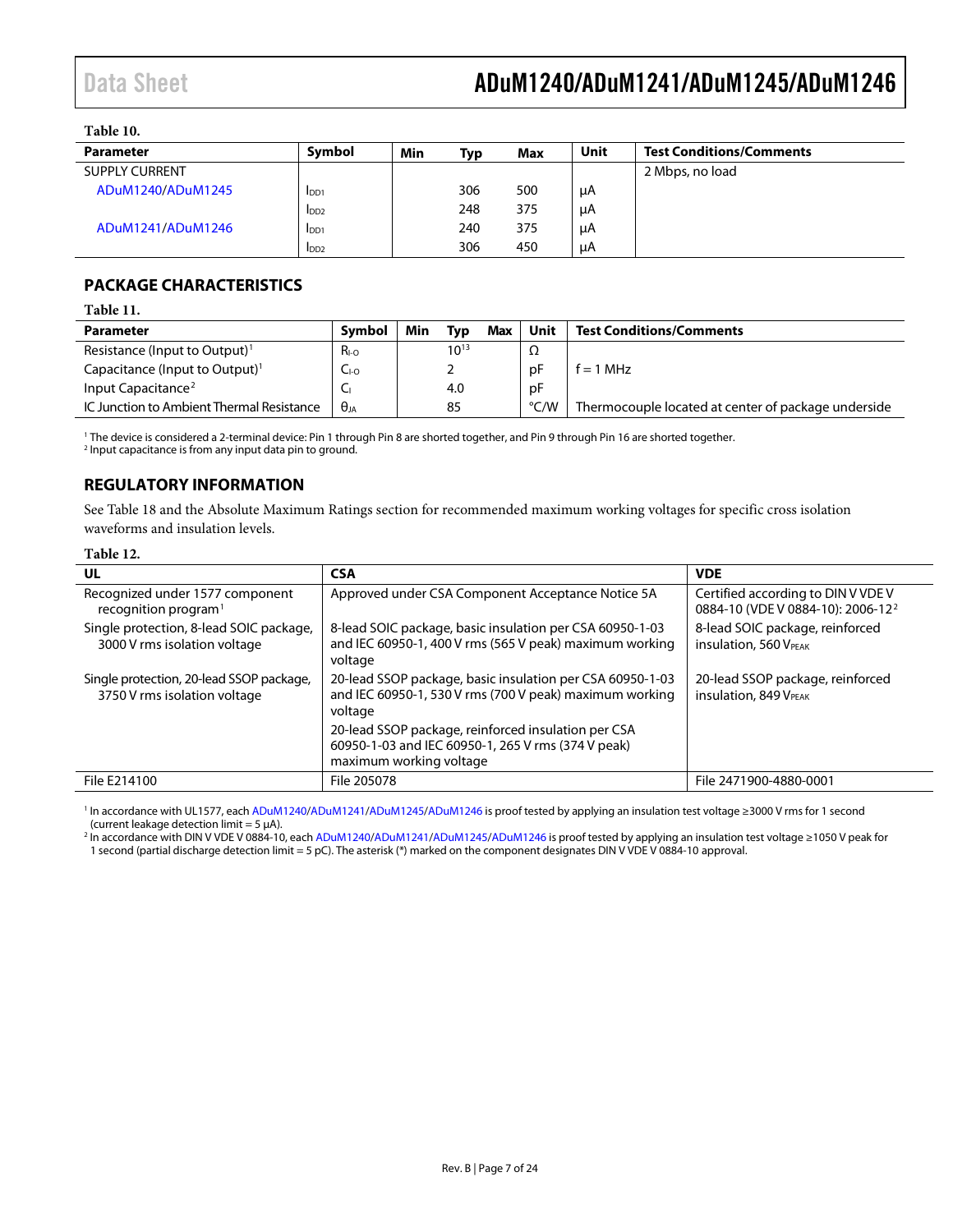### <span id="page-7-0"></span>**INSULATION AND SAFETY RELATED SPECIFICATIONS**

#### **Table 13.**

| <b>Parameter</b>                                                                                | Symbol     | Value | Unit   | <b>Test Conditions/Comments</b>                                                                                               |
|-------------------------------------------------------------------------------------------------|------------|-------|--------|-------------------------------------------------------------------------------------------------------------------------------|
| Rated Dielectric Insulation Voltage<br>(8-Lead SOIC)                                            |            | 3000  | V rms  | 1 minute duration                                                                                                             |
| Rated Dielectric Insulation Voltage<br>(20-Lead SSOP)                                           |            | 3750  | V rms  | 1 minute duration                                                                                                             |
| Minimum External Tracking and Air Gap,<br>8-Lead SOIC (Creepage and Clearance)                  | L(102)     | 4     | mm min | Measured from input terminals to output terminals,<br>shortest distance path along package body                               |
| Minimum Clearance in the Plane of the<br>Printed Circuit Board, 8-Lead SOIC (PCB)<br>Clearance) | L(101)     | 4.5   | mm min | Measured from input terminals to output terminals, shortest<br>distance through air, line of sight, in the PCB mounting plane |
| Minimum Clearance in the Plane of the<br>Printed Circuit Board, 20-Lead SSOP<br>(PCB Clearance) | L(101)     | 5.1   | mm min | Measured from input terminals to output terminals,<br>shortest distance path along package body                               |
| Minimum Clearance in the Plane of the<br>Printed Circuit Board, 20-Lead SSOP<br>(PCB Clearance) | L(102)     | 5.1   | mm min | Measured from input terminals to output terminals, shortest<br>distance through air, line of sight, in the PCB mounting plane |
| Minimum Internal Gap (Internal<br>Clearance)                                                    |            | 0.017 | mm min | Insulation distance through insulation                                                                                        |
| Tracking Resistance (Comparative<br>Tracking Index)                                             | <b>CTI</b> | >400  | v      | DIN IEC 112/VDE 0303 Part 1                                                                                                   |
| <b>Isolation Group</b>                                                                          |            | Ш     |        | Material Group (DIN VDE 0110, 1/89, Table 1)                                                                                  |

### <span id="page-7-1"></span>**DIN V VDE V 0884-10 (VDE V 0884-10): 2006-12 INSULATION CHARACTERISTICS**

These isolators are suitable for reinforced electrical isolation within the safety limit data only. Maintenance of the safety data is ensured by protective circuits. The asterisk (\*) marked on packages denotes DIN V VDE V 0884-10 approval.

#### **Table 14. 8-Lead SOIC (R-8)**

| <b>Parameter</b>                                            | Symbol                   | <b>Test Conditions/Comments</b>                                                                                                             | <b>Characteristic</b> | <b>Unit</b>              |
|-------------------------------------------------------------|--------------------------|---------------------------------------------------------------------------------------------------------------------------------------------|-----------------------|--------------------------|
| Installation Classification per DIN VDE 0110                |                          |                                                                                                                                             |                       |                          |
| For Rated Mains Voltage $\leq 150$ V rms                    |                          |                                                                                                                                             | I to IV               |                          |
| For Rated Mains Voltage $\leq$ 300 V rms                    |                          |                                                                                                                                             | I to III              |                          |
| For Rated Mains Voltage $\leq$ 400 V rms                    |                          |                                                                                                                                             | I to II               |                          |
| <b>Climatic Classification</b>                              |                          |                                                                                                                                             | 40/105/21             |                          |
| Pollution Degree per DIN VDE 0110, Table 1                  |                          |                                                                                                                                             | 2                     |                          |
| Maximum Working Insulation Voltage                          | <b>V</b> <sub>IORM</sub> |                                                                                                                                             | 560                   | <b>VPFAK</b>             |
| Input to Output Test Voltage, Method b1                     | $V_{\text{pd}(m)}$       | $V_{\text{IORM}} \times 1.875 = V_{\text{pd(m)}}$ , 100% production test,<br>$t_{\text{ini}} = t_m$ = one second, partial discharge < 5 pC  | 1050                  | $V_{\rm PFAK}$           |
| Input to Output Test Voltage, Method a                      |                          |                                                                                                                                             |                       |                          |
| After Environmental Tests Subgroup 1                        | $V_{pd(m)}$              | $V_{\text{IORM}} \times 1.5 = V_{\text{pd}(m)}$ , t <sub>ini</sub> = 60 seconds, t <sub>m</sub> = 10 seconds,<br>partial discharge < 5 pC   | 840                   | <b>VPFAK</b>             |
| After Input and/or Safety Test Subgroup 2<br>and Subgroup 3 | $V_{\text{pd}(m)}$       | $V_{\text{IORM}} \times 1.2 = V_{\text{pd}(m)}$ , t <sub>ini</sub> = 60 seconds, t <sub>m</sub> = 10 seconds,<br>partial discharge $<$ 5 pC | 672                   | <b>VPFAK</b>             |
| Highest Allowable Overvoltage                               | <b>VIOTM</b>             |                                                                                                                                             | 3500                  | <b>V</b> <sub>PEAK</sub> |
| Surge Isolation Voltage                                     | <b>V</b> <sub>IOSM</sub> | $V_{PEAK}$ = 10 kV, 1.2 µs rise time, 50 µs, 50% fall time                                                                                  | 4000                  | <b>VPFAK</b>             |
| <b>Safety Limiting Values</b>                               |                          | Maximum value allowed in the event of a failure<br>(see Figure 4)                                                                           |                       |                          |
| Case Temperature                                            | $T_S$                    |                                                                                                                                             | 150                   | °C                       |
| Total Power Dissipation at 25°C                             | Is <sub>1</sub>          |                                                                                                                                             | 1.64                  | W                        |
| Insulation Resistance at $T_s$                              | R <sub>S</sub>           | $V_{10} = 500 V$                                                                                                                            | $>10^{9}$             | Ω                        |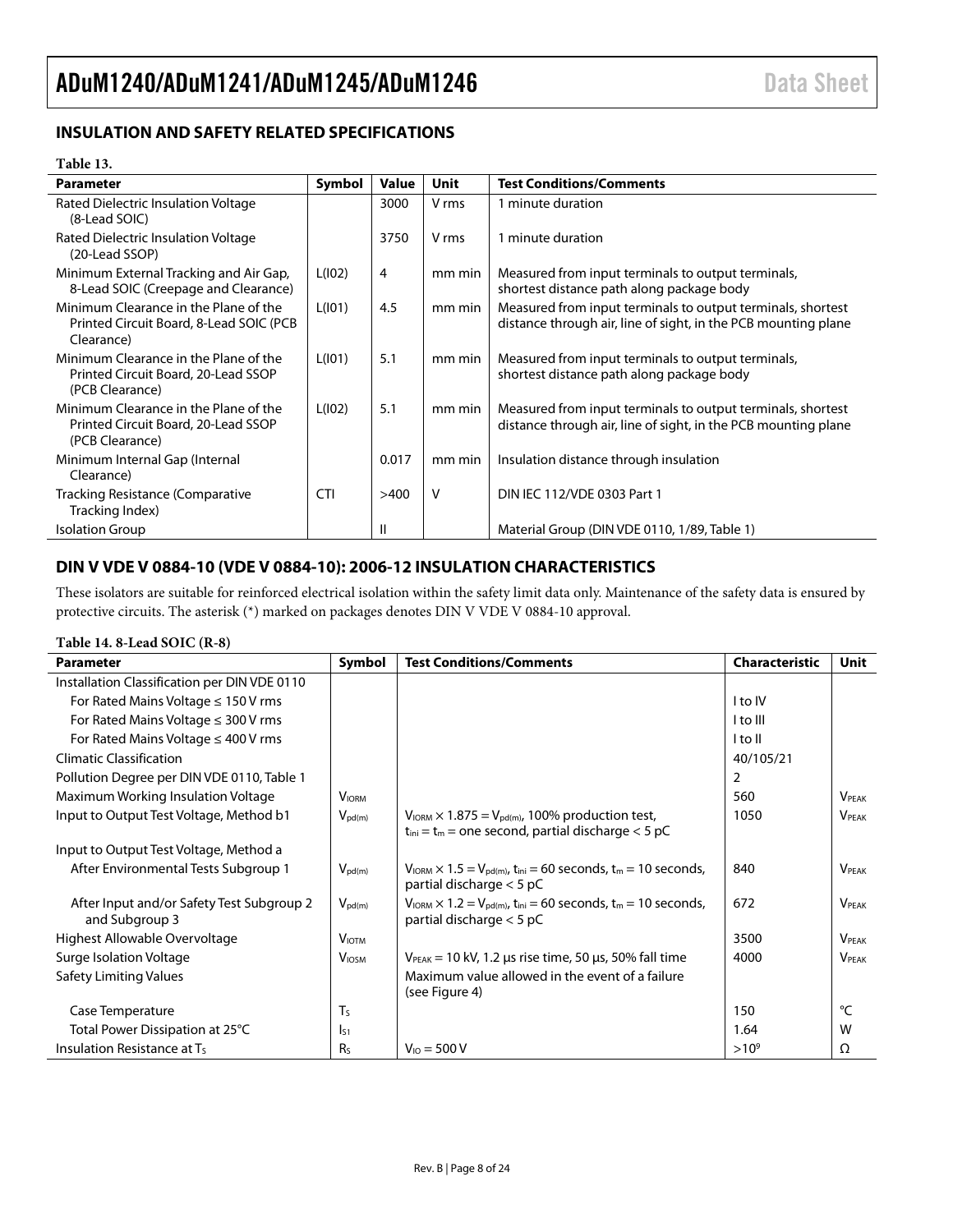**Table 15. 20-Lead SSOP (RS-20)** 

| <b>Parameter</b>                                            | Symbol             | <b>Test Conditions/Comments</b>                                                                                                  | <b>Characteristic</b> | Unit            |
|-------------------------------------------------------------|--------------------|----------------------------------------------------------------------------------------------------------------------------------|-----------------------|-----------------|
| Installation Classification per DIN VDE 0110                |                    |                                                                                                                                  |                       |                 |
| For Rated Mains Voltage $\leq 150$ V rms                    |                    |                                                                                                                                  | I to IV               |                 |
| For Rated Mains Voltage $\leq$ 300 V rms                    |                    |                                                                                                                                  | I to III              |                 |
| For Rated Mains Voltage $\leq$ 400 V rms                    |                    |                                                                                                                                  | l to II               |                 |
| <b>Climatic Classification</b>                              |                    |                                                                                                                                  | 40/105/21             |                 |
| Pollution Degree per DIN VDE 0110, Table 1                  |                    |                                                                                                                                  | 2                     |                 |
| Maximum Working Insulation Voltage                          | <b>VIORM</b>       |                                                                                                                                  | 849                   | <b>VPFAK</b>    |
| Input to Output Test Voltage, Method b1                     | $V_{\text{pd}(m)}$ | $V_{IORM} \times 1.875 = V_{pd(m)}$ , 100% production test,<br>$t_{ini} = t_m$ = one second, partial discharge < 5 pC            | 1592                  | <b>VPEAK</b>    |
| Input to Output Test Voltage, Method a                      |                    |                                                                                                                                  |                       |                 |
| After Environmental Tests Subgroup 1                        | $V_{\text{pd}(m)}$ | $V_{\text{IORM}} \times 1.5 = V_{\text{pd(m)}}$ , t <sub>ini</sub> =60 seconds,<br>$t_m$ = 10 seconds, partial discharge < 5 pC  | 1273                  | <b>VPFAK</b>    |
| After Input and/or Safety Test Subgroup 2 and<br>Subgroup 3 | $V_{\text{pd}(m)}$ | $V_{\text{IORM}} \times 1.2 = V_{\text{pd}(m)}$ , t <sub>ini</sub> = 60 seconds,<br>$t_m$ = 10 seconds, partial discharge < 5 pC | 1018                  | <b>VPFAK</b>    |
| Highest Allowable Overvoltage                               | V <sub>IOTM</sub>  |                                                                                                                                  | 5335                  | <b>VPEAK</b>    |
| Surge Isolation Voltage                                     | <b>VIOSM</b>       | $V_{PEAK}$ = 10 kV, 1.2 µs rise time, 50 µs,<br>50% fall time                                                                    | 6000                  | <b>VPEAK</b>    |
| Safety Limiting Values                                      |                    | Maximum value allowed in the event of a<br>failure (see Figure 4)                                                                |                       |                 |
| Case Temperature                                            | $T_S$              |                                                                                                                                  | 150                   | $\rm ^{\circ}C$ |
| Side 1 Ipp1 Current                                         | $I_{51}$           |                                                                                                                                  | 2.5                   | W               |
| Insulation Resistance at $T_s$                              | R <sub>s</sub>     | $V_{10} = 500 V$                                                                                                                 | $>10^{9}$             | Ω               |



<span id="page-8-1"></span><span id="page-8-0"></span>*Figure 4. Thermal Derating Curve, Dependent on Safety Limiting Values with Ambient Temperature per DIN V VDE V 0884-10*

### **RECOMMENDED OPERATING CONDITIONS**

#### **Table 16.**

| <b>Parameter</b>                 | Symbol                     | Min | Max    | Unit |
|----------------------------------|----------------------------|-----|--------|------|
| <b>Operating Temperature</b>     | <b>I</b> A                 |     | $+125$ |      |
| Supply Voltages <sup>1</sup>     | $V_{DD1}$ , $V_{DD2}$ 2.25 |     | 3.6    |      |
| Input Signal Rise and Fall Times |                            |     | 1.0    | ms   |

<sup>1</sup> See the DC Correctness and [Low Power Operation](#page-16-3) section for more information.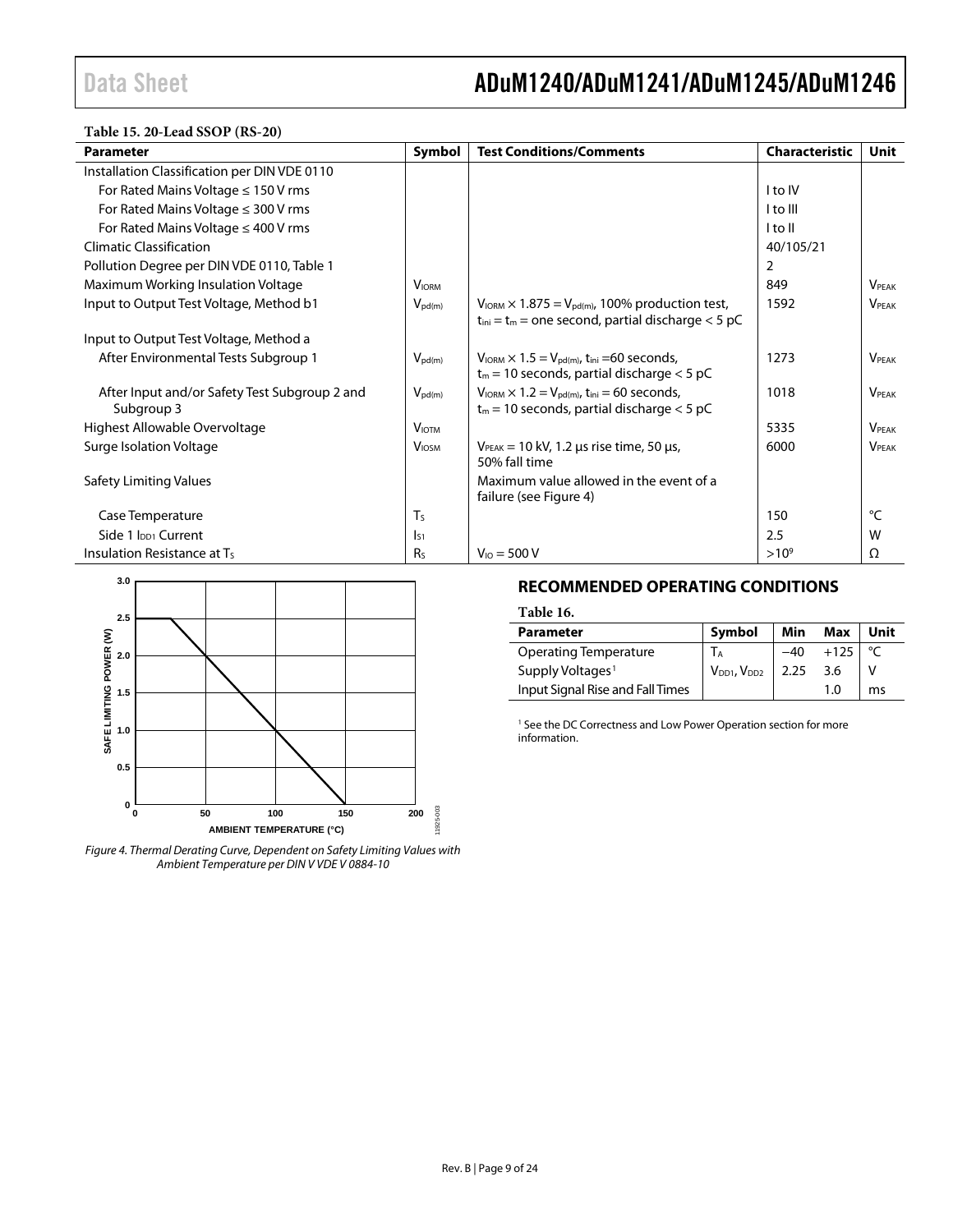### <span id="page-9-0"></span>**ABSOLUTE MAXIMUM RATINGS**

 $T_A = 25$ °C, unless otherwise noted.

#### **Table 17.**

| <b>Parameter</b>                                       | Rating                               |  |  |
|--------------------------------------------------------|--------------------------------------|--|--|
| Storage Temperature $(T_{ST})$ Range                   | $-65^{\circ}$ C to +150 $^{\circ}$ C |  |  |
| <b>Ambient Operating Temperature</b><br>$(T_A)$ Range  | $-40^{\circ}$ C to $+125^{\circ}$ C  |  |  |
| Supply Voltages (V <sub>DD1</sub> , V <sub>DD2</sub> ) | $-0.5$ V to $+5$ V                   |  |  |
| Input Voltages (V <sub>IA</sub> , V <sub>IB</sub> )    | $-0.5$ V to $V_{\text{DDI}} + 0.5$ V |  |  |
| Output Voltages (V <sub>OA</sub> , V <sub>OB</sub> )   | $-0.5$ V to V <sub>DD2</sub> + 0.5 V |  |  |
| Average Output Current per Pin <sup>1</sup>            |                                      |  |  |
| Side $1$ ( $I01$ )                                     | $-10$ mA to $+10$ mA                 |  |  |
| Side $2$ ( $log$ )                                     | $-10$ mA to $+10$ mA                 |  |  |
| Common-Mode Transients <sup>2</sup>                    | $-100$ kV/us to $+100$ kV/us         |  |  |

<sup>1</sup> Se[e Figure 4](#page-8-1) for maximum rated current values for various temperatures. <sup>2</sup> Refers to common-mode transients across the insulation barrier. Commonmode transients exceeding the absolute maximum ratings can cause latch-up or permanent damage.

<span id="page-9-1"></span>Stresses at or above those listed under Absolute Maximum Ratings may cause permanent damage to the product. This is a stress rating only; functional operation of the product at these or any other conditions above those indicated in the operational section of this specification is not implied. Operation beyond the maximum operating conditions for extended periods may affect product reliability.

### **CONTINUOUS WORKING VOLTAGE**

#### <span id="page-9-3"></span>**Table 18. Maximum Continuous Working Voltage1**

| <b>Parameter</b>        | <b>Max</b> | Unit   | <b>Constraint</b>           |
|-------------------------|------------|--------|-----------------------------|
| AC Voltage              |            |        |                             |
| <b>Bipolar Waveform</b> | 565        | V peak | 50-year minimum<br>lifetime |
| Unipolar Waveform       | 1131       | V peak | 50-year minimum<br>lifetime |
| DC Voltage              |            | V peak | 50-year minimum<br>lifetime |

<sup>1</sup> Refers to continuous voltage magnitude imposed across the isolation barrier. See th[e Insulation Lifetime](#page-18-1) section for more details.

#### <span id="page-9-2"></span>**ESD CAUTION**



ESD (electrostatic discharge) sensitive device. Charged devices and circuit boards can discharge without detection. Although this product features patented or proprietary protection circuitry, damage may occur on devices subjected to high energy ESD. Therefore, proper ESD precautions should be taken to avoid performance degradation or loss of functionality.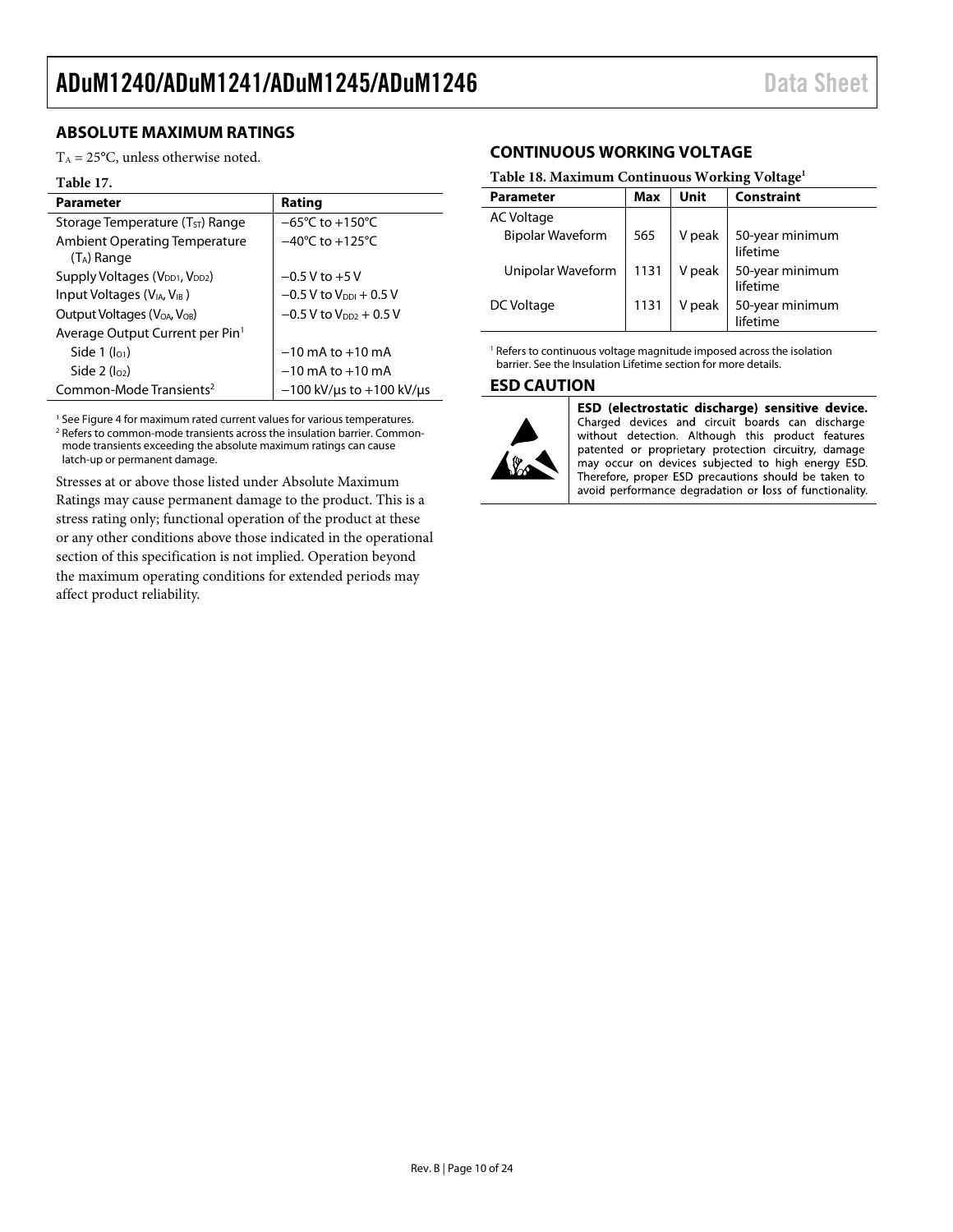$V_{DD1}$   $\boxed{1}$  $GND_1$   $\boxed{2}$  $NIC<sub>3</sub>$  $NIC<sub>4</sub>$ 

### <span id="page-10-0"></span>PIN CONFIGURATIONS AND FUNCTION DESCRIPTIONS



Figure 5[. ADuM1240/](http://www.analog.com/ADuM1240?doc=ADuM1240_1241_1245_1246.pdf)[ADuM1245 8](http://www.analog.com/ADuM1245?doc=ADuM1240_1241_1245_1246.pdf)-Lead SOIC (R-8) Pin Configuration

**NIC = NOT INTERNALLY CONNECTED.** Figure 6[. ADuM1240/](http://www.analog.com/ADuM1240?doc=ADuM1240_1241_1245_1246.pdf)[ADuM1245 2](http://www.analog.com/ADuM1245?doc=ADuM1240_1241_1245_1246.pdf)0-Lead SSOP (RS-20) Pin Configuration

**VIA <u>[5]</u> ADuM1245**  $\mathbb{L}^{\text{16}}$  VoA **V<sub>IB</sub> 6 15 V**<sub>OB</sub><br> **C I V**<sub>OB</sub> **C V**<sub>OB</sub> **C V**<sub>OB</sub> **C V**<sub>OB</sub> **EN<sub>1</sub>**  $\boxed{7}$  (Not to Scale)  $\boxed{14}$  **EN**<sub>2</sub> **NIC 8 13 NIC NIC 9 12 NIC GND<sub>1</sub> 10 11 GND**<sub>2</sub>

**ADuM1240/**

20 **V**<sub>DD2</sub>

**GND2 <sup>19</sup> 18 NIC 17 NIC**

11925-004

<span id="page-10-1"></span>

| 8-Lead<br><b>SOIC</b> | 20-Lead<br><b>SSOP</b> |                  |                                                                                                                                                                                                                                                                                                                                                                                                                                                                                          |
|-----------------------|------------------------|------------------|------------------------------------------------------------------------------------------------------------------------------------------------------------------------------------------------------------------------------------------------------------------------------------------------------------------------------------------------------------------------------------------------------------------------------------------------------------------------------------------|
| Pin No. <sup>2</sup>  | Pin No.                | <b>Mnemonic</b>  | <b>Description</b>                                                                                                                                                                                                                                                                                                                                                                                                                                                                       |
| 1                     | 1                      | V <sub>DD1</sub> | Supply Voltage for Isolator Side 1 (2.25 V to 3.6 V). Connect a ceramic bypass capacitor in the range<br>of 0.01 $\mu$ F to 0.1 $\mu$ F between V <sub>DD1</sub> and GND <sub>1</sub> .                                                                                                                                                                                                                                                                                                  |
| N/A                   | $\overline{2}$         | GND <sub>1</sub> | Ground 1. Ground reference for Isolator Side 1. Pin 2 and Pin 10 are internally connected, and<br>connecting both to GND <sub>1</sub> is recommended.                                                                                                                                                                                                                                                                                                                                    |
| N/A                   | 3                      | <b>NIC</b>       | Not Internally Connected. Leave this pin floating.                                                                                                                                                                                                                                                                                                                                                                                                                                       |
| N/A                   | 4                      | <b>NIC</b>       | Not Internally Connected. Leave this pin floating.                                                                                                                                                                                                                                                                                                                                                                                                                                       |
| 2                     | 5                      | $V_{IA}$         | Logic Input A.                                                                                                                                                                                                                                                                                                                                                                                                                                                                           |
| 3                     | 6                      | $V_{IB}$         | Logic Input B.                                                                                                                                                                                                                                                                                                                                                                                                                                                                           |
| N/A                   | 7                      | EN <sub>1</sub>  | Refresh and Watchdog Enable 1. In the 20-lead SSOP package, connecting Pin 7 to GND <sub>1</sub> enables<br>the input/output refresh and watchdog functionality for Side 1, supporting standard iCoupler<br>operation. Tying Pin 7 to V <sub>DD1</sub> disables the refresh and watchdog functionality for the lowest power<br>operation. See the DC Correctness and Low Power Operation section for a description of this mode.<br>$EN1$ and $EN2$ must be set to the same logic state. |
| N/A                   | 8                      | <b>NIC</b>       | Not Internally Connected. Leave this pin floating.                                                                                                                                                                                                                                                                                                                                                                                                                                       |
| N/A                   | 9                      | <b>NIC</b>       | Not Internally Connected. Leave this pin floating.                                                                                                                                                                                                                                                                                                                                                                                                                                       |
| 4                     | 10                     | GND <sub>1</sub> | Ground 1. Ground reference for Isolator Side 1. In the 20-lead SSOP package, Pin 2 and Pin 10 are<br>internally connected, and connecting both to GND <sub>1</sub> is recommended.                                                                                                                                                                                                                                                                                                       |
| 5                     | 11                     | GND <sub>2</sub> | Ground 2. Ground reference for Isolator Side 2. In the 20-lead SSOP package, Pin 11 and Pin 19 are<br>internally connected, and connecting both to GND <sub>2</sub> is recommended.                                                                                                                                                                                                                                                                                                      |
| N/A                   | 12                     | <b>NIC</b>       | Not Internally Connected. Leave this pin floating.                                                                                                                                                                                                                                                                                                                                                                                                                                       |
| N/A                   | 13                     | <b>NIC</b>       | Not Internally Connected. Leave this pin floating.                                                                                                                                                                                                                                                                                                                                                                                                                                       |
| N/A                   | 14                     | EN <sub>2</sub>  | Refresh and Watchdog Enable 2. In the 20-lead SSOP package, connecting Pin 14 to GND2 enables<br>the input/output refresh and watchdog functionality for Side 2, supporting standard iCoupler<br>operation. Tying Pin 14 to V <sub>DD2</sub> disables the refresh and watchdog functionality for lowest power<br>operation. See the DC Correctness and Low Power Operation section for a description of this mode.<br>EN1 and EN2 must be set to the same logic state.                   |
| 6                     | 15                     | $V_{OB}$         | Logic Output B.                                                                                                                                                                                                                                                                                                                                                                                                                                                                          |
| $\overline{7}$        | 16                     | <b>VOA</b>       | Logic Output A.                                                                                                                                                                                                                                                                                                                                                                                                                                                                          |
| N/A                   | 17                     | <b>NIC</b>       | Not Internally Connected. Leave this pin floating.                                                                                                                                                                                                                                                                                                                                                                                                                                       |
| N/A                   | 18                     | <b>NIC</b>       | Not Internally Connected. Leave this pin floating.                                                                                                                                                                                                                                                                                                                                                                                                                                       |
| N/A                   | 19                     | GND <sub>2</sub> | Ground 2. Ground reference for Isolator Side 2. In the 20-lead SSOP package, Pin 11 and Pin 19 are<br>internally connected, and connecting both to GND <sub>2</sub> is recommended.                                                                                                                                                                                                                                                                                                      |
| 8                     | 20                     | V <sub>DD2</sub> | Supply Voltage for Isolator Side 2 (2.25 V to 3.6 V). Connect a ceramic bypass capacitor in the range<br>of 0.01 $\mu$ F to 0.1 $\mu$ F between V <sub>DD2</sub> and GND <sub>2</sub> .                                                                                                                                                                                                                                                                                                  |

#### <span id="page-10-2"></span>**Table 19[. ADuM1240](http://www.analog.com/ADuM1240?doc=ADuM1240_1241_1245_1246.pdf)[/ADuM1245 8](http://www.analog.com/ADuM1245?doc=ADuM1240_1241_1245_1246.pdf)-Lead SOIC (R-8) and 20-Lead SSOP (RS-20) Pin Function Descriptions1**

<sup>1</sup> Reference [AN-1109](http://www.analog.com/AN-1109?doc=ADuM1240_1241_1245_1246.pdf) for specific layout guidelines.<br><sup>2</sup> N/A means not applicable

<sup>2</sup> N/A means not applicable.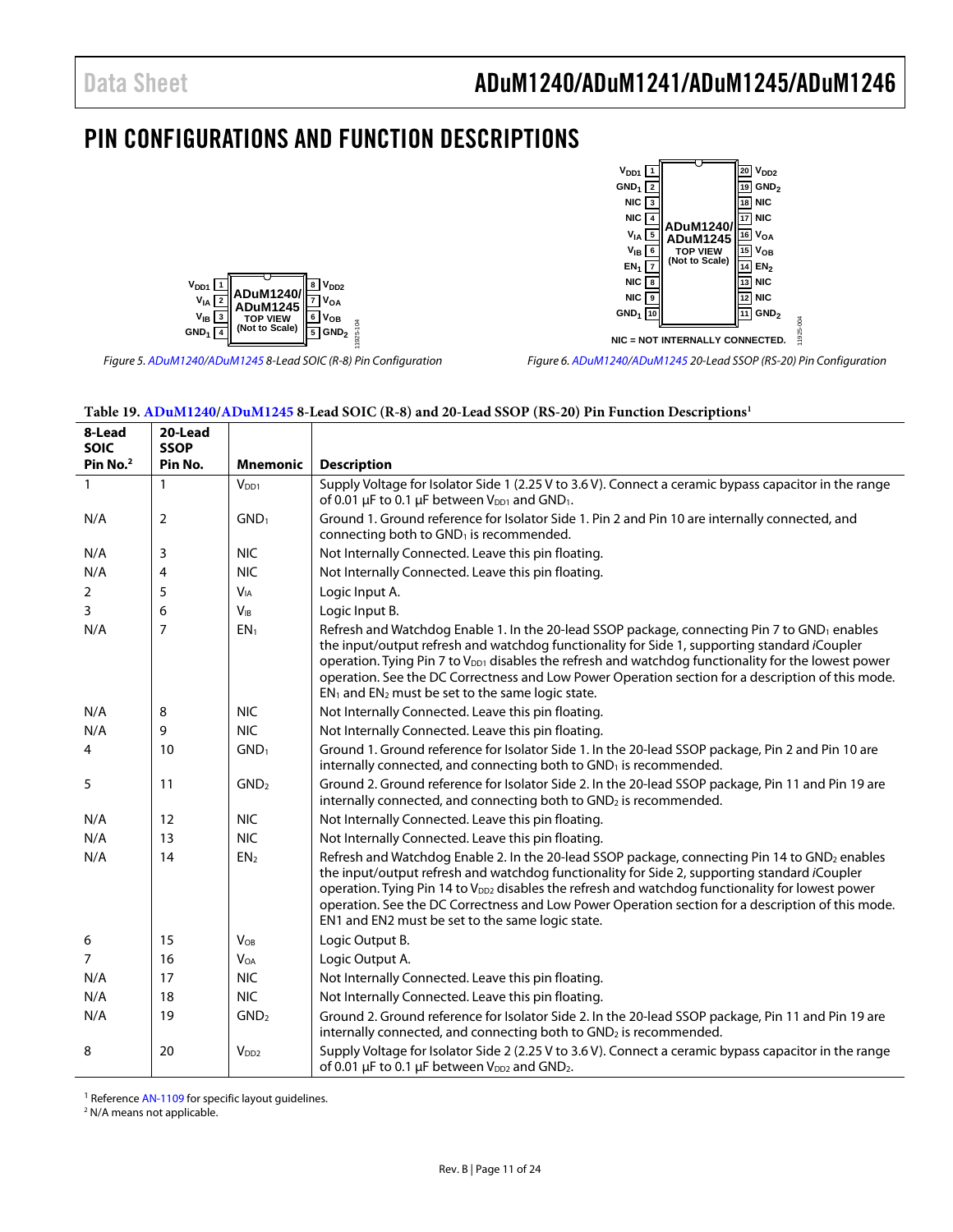11925-005





*Figure 7[. ADuM1241/](http://www.analog.com/ADuM1241?doc=ADuM1240_1241_1245_1246.pdf)[ADuM1246](http://www.analog.com/ADuM1246?doc=ADuM1240_1241_1245_1246.pdf) 8-Lead SOIC (R-8) Pin Configuration*

*Figure 8[. ADuM1241/](http://www.analog.com/ADuM1241?doc=ADuM1240_1241_1245_1246.pdf)[ADuM1246](http://www.analog.com/ADuM1246?doc=ADuM1240_1241_1245_1246.pdf) 20-Lead SSOP (RS-20) Pin Configuration*

#### <span id="page-11-1"></span>**Table 20[. ADuM1241](http://www.analog.com/ADuM1241?doc=ADuM1240_1241_1245_1246.pdf)[/ADuM1246](http://www.analog.com/ADuM1246?doc=ADuM1240_1241_1245_1246.pdf) 8-Lead SOIC (R-8) and 20-Lead SSOP (RS-20) Pin Function Descriptions1**

| 8-Lead<br><b>SOIC</b><br>Pin No. <sup>2</sup> | 20-Lead<br><b>SSOP</b><br>Pin No. | <b>Mnemonic</b>       | <b>Description</b>                                                                                                                                                                                                                                                                                                                                                                                                                                                                         |
|-----------------------------------------------|-----------------------------------|-----------------------|--------------------------------------------------------------------------------------------------------------------------------------------------------------------------------------------------------------------------------------------------------------------------------------------------------------------------------------------------------------------------------------------------------------------------------------------------------------------------------------------|
| $\mathbf{1}$                                  | 1                                 | V <sub>DD1</sub>      | Supply Voltage for Isolator Side 1 (2.25 V to 3.6 V). Connect a ceramic bypass capacitor in the range<br>of 0.01 µF to 0.1 µF between V <sub>DD1</sub> and GND <sub>1</sub> .                                                                                                                                                                                                                                                                                                              |
| N/A                                           | 2                                 | GND <sub>1</sub>      | Ground 1. Ground reference for Isolator Side 1. Pin 2 and Pin 10 are internally connected, and<br>connecting both to GND <sub>1</sub> is recommended.                                                                                                                                                                                                                                                                                                                                      |
| N/A                                           | 3                                 | <b>NIC</b>            | Not Internally Connected. Leave this pin floating.                                                                                                                                                                                                                                                                                                                                                                                                                                         |
| N/A                                           | 4                                 | <b>NIC</b>            | Not Internally Connected. Leave this pin floating.                                                                                                                                                                                                                                                                                                                                                                                                                                         |
| 2                                             | 5                                 | <b>VOA</b>            | Logic Output A.                                                                                                                                                                                                                                                                                                                                                                                                                                                                            |
| 3                                             | 6                                 | <b>V<sub>IB</sub></b> | Logic Input B.                                                                                                                                                                                                                                                                                                                                                                                                                                                                             |
| N/A                                           | 7                                 | EN <sub>1</sub>       | Refresh and Watchdog Enable 1. In the 20-lead SSOP package, connecting Pin 7 to GND <sub>1</sub> enables<br>the input/output refresh and watchdog functionality for Side 1, supporting standard iCoupler<br>operation. Tying Pin 7 to V <sub>DD1</sub> disables the refresh and watchdog functionality for the lowest power<br>operation. See the DC Correctness and Low Power Operation section for a description of this mode.<br>$EN_1$ and $EN_2$ must be set to the same logic state. |
| N/A                                           | 8                                 | <b>NIC</b>            | Not Internally Connected. Leave this pin floating.                                                                                                                                                                                                                                                                                                                                                                                                                                         |
| N/A                                           | 9                                 | <b>NIC</b>            | Not Internally Connected. Leave this pin floating.                                                                                                                                                                                                                                                                                                                                                                                                                                         |
| 4                                             | 10                                | GND <sub>1</sub>      | Ground 1. Ground reference for Isolator Side 1. In the 20-lead SSOP package, Pin 2 and Pin 10 are<br>internally connected, and connecting both to GND <sub>1</sub> is recommended.                                                                                                                                                                                                                                                                                                         |
| 5                                             | 11                                | GND <sub>2</sub>      | Ground 2. Ground reference for Isolator Side 2. In the 20-lead SSOP package, Pin 11 and Pin 19 are<br>internally connected, and connecting both to GND <sub>2</sub> is recommended.                                                                                                                                                                                                                                                                                                        |
| N/A                                           | 12                                | <b>NIC</b>            | Not Internally Connected. Leave this pin floating.                                                                                                                                                                                                                                                                                                                                                                                                                                         |
| N/A                                           | 13                                | <b>NIC</b>            | Not Internally Connected. Leave this pin floating.                                                                                                                                                                                                                                                                                                                                                                                                                                         |
| N/A                                           | 14                                | EN <sub>2</sub>       | Refresh and Watchdog Enable 2. In the 20-lead SSOP package, connecting Pin 14 to GND <sub>2</sub> enables<br>the input/output refresh and watchdog functionality for Side 2, supporting standard iCoupler<br>operation. Tying Pin 14 to V <sub>DD2</sub> disables the refresh and watchdog functionality for lowest power<br>operation. See the DC Correctness and Low Power Operation section for a description of this mode.<br>EN1 and EN2 must be set to the same logic state.         |
| 6                                             | 15                                | $V_{OB}$              | Logic Output B.                                                                                                                                                                                                                                                                                                                                                                                                                                                                            |
| 7                                             | 16                                | $V_{IA}$              | Logic Input A.                                                                                                                                                                                                                                                                                                                                                                                                                                                                             |
| N/A                                           | 17                                | <b>NIC</b>            | Not Internally Connected. Leave this pin floating.                                                                                                                                                                                                                                                                                                                                                                                                                                         |
| N/A                                           | 18                                | <b>NIC</b>            | Not Internally Connected. Leave this pin floating.                                                                                                                                                                                                                                                                                                                                                                                                                                         |
| N/A                                           | 19                                | GND <sub>2</sub>      | Ground 2. Ground reference for Isolator Side 2. In the 20-lead SSOP package, Pin 11 and Pin 19 are<br>internally connected, and connecting both to GND <sub>2</sub> is recommended.                                                                                                                                                                                                                                                                                                        |
| 8                                             | 20                                | $V_{DD2}$             | Supply Voltage for Isolator Side 2 (2.25 V to 3.6 V). Connect a ceramic bypass capacitor in the range<br>of 0.01 µF to 0.1 µF between V <sub>DD2</sub> and GND <sub>2</sub> .                                                                                                                                                                                                                                                                                                              |

<sup>1</sup> Re[f](http://www.analog.com/AN-1109?doc=ADuM1240_1241_1245_1246.pdf)erence AN-1109 for specific layout guidelines.<br><sup>2</sup> N/A means not applicable.

<span id="page-11-0"></span>

j.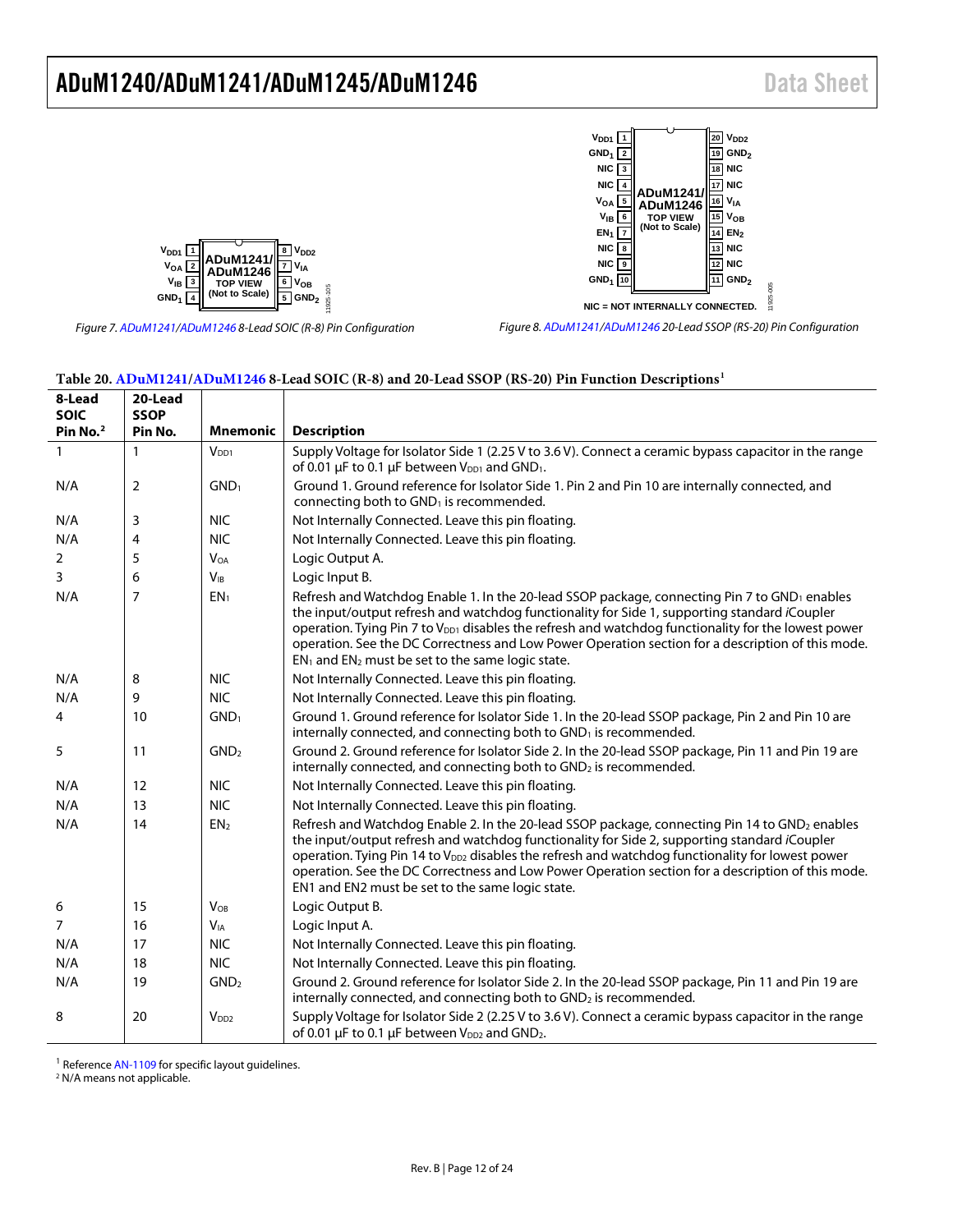### <span id="page-12-0"></span>**TRUTH TABLES**

[Table 22](#page-12-1) provides the truth table (positive logic) for the [ADuM1240](http://www.analog.com/ADuM1240?doc=ADuM1240_1241_1245_1246.pdf) and the [ADuM1241,](http://www.analog.com/ADuM1241?doc=ADuM1240_1241_1245_1246.pdf) an[d Table 23](#page-12-2) provides the truth table (positive logic) for the [ADuM1245](http://www.analog.com/ADuM1245?doc=ADuM1240_1241_1245_1246.pdf) and the [ADuM1246.](http://www.analog.com/ADuM1246?doc=ADuM1240_1241_1245_1246.pdf) For a description of the abbreviations used in the truth tables, se[e Table 21.](#page-12-3)

<span id="page-12-3"></span>

| Table 21. Truth Table Abbreviations |                                                     |  |  |  |  |
|-------------------------------------|-----------------------------------------------------|--|--|--|--|
| Letter                              | <b>Description</b>                                  |  |  |  |  |
| н                                   | High level                                          |  |  |  |  |
|                                     | Low level                                           |  |  |  |  |
| ↑                                   | Rising data transition                              |  |  |  |  |
|                                     | Falling data transition                             |  |  |  |  |
| Χ                                   | Irrelevant                                          |  |  |  |  |
| Q <sub>0</sub>                      | Level of $V_{OX}$ prior to levels being established |  |  |  |  |
| 7                                   | High impedance                                      |  |  |  |  |

| Table 22. ADUMT240/ADUMT241 Truth Table (Positive Logic) |                        |                        |                          |                     |                                                                                                                                                                                                                                  |  |  |
|----------------------------------------------------------|------------------------|------------------------|--------------------------|---------------------|----------------------------------------------------------------------------------------------------------------------------------------------------------------------------------------------------------------------------------|--|--|
| $V_{ix}$ Input                                           | V <sub>DDI</sub> State | V <sub>DDO</sub> State | EN <sub>x</sub><br>State | $V_{\rm Ox}$ Output | <b>Description</b>                                                                                                                                                                                                               |  |  |
| H                                                        | Powered                | Powered                |                          | н                   | Normal operation; data is high and refresh is enabled.                                                                                                                                                                           |  |  |
|                                                          | Powered                | Powered                |                          |                     | Normal operation; data is low and refresh is enabled.                                                                                                                                                                            |  |  |
| х                                                        | Unpowered              | Powered                |                          | н                   | Input unpowered. Outputs are in the default high state. Outputs return to<br>the input state within 150 $\mu$ s of V <sub>DDI</sub> power restoration. See the pin function<br>descriptions (Table 19 and Table 20) for details. |  |  |
| X                                                        | Unpowered              | Powered                | H                        | Qo                  | Input unpowered. Outputs are static at the level that was last sent from<br>the input or at the power-up level. See the pin function descriptions (Table 19)<br>and Table 20) for details.                                       |  |  |
|                                                          | Powered                | Powered                | H                        | н                   | Output is high after propagation delay, refresh is disabled.                                                                                                                                                                     |  |  |
|                                                          | Powered                | Powered                | H                        |                     | Output is low after propagation delay, refresh is disabled.                                                                                                                                                                      |  |  |
| X                                                        | Powered                | Unpowered              | X                        | Z                   | Output unpowered. Output pins are in high impedance state. Outputs<br>return to the input state within 150 us of V <sub>DDO</sub> power restoration. See the<br>pin function descriptions (Table 19 and Table 20) for details.   |  |  |

<span id="page-12-1"></span>**Table 22[. ADuM1240](http://www.analog.com/ADuM1240?doc=ADuM1240_1241_1245_1246.pdf)[/ADuM1241](http://www.analog.com/ADuM1241?doc=ADuM1240_1241_1245_1246.pdf) Truth Table (Positive Logic)1, 2, 3**

 $1$  V<sub>Ix</sub> and V<sub>Ox</sub> refer to the input and output signals of a given channel (A, B, C, or D).

<sup>2</sup> V<sub>DDI</sub> refers to the power supply on the input side of a given channel (A, B, C, or D).

 $3$  V<sub>DDO</sub> refers to the power supply on the output side of a given channel (A, B, C, or D).

<span id="page-12-2"></span>

| $V_{ix}$ Input | V <sub>DDI</sub> State | V <sub>DDO</sub> State | <b>EN<sub>x</sub></b> State | $V_{0x}$ Output                                       | <b>Description</b>                                                                                                                                                                                                         |  |  |  |
|----------------|------------------------|------------------------|-----------------------------|-------------------------------------------------------|----------------------------------------------------------------------------------------------------------------------------------------------------------------------------------------------------------------------------|--|--|--|
| H              | Powered                | Powered                |                             | н                                                     | Normal operation; data is high and refresh is enabled.                                                                                                                                                                     |  |  |  |
|                | Powered                | Powered                |                             | Normal operation; data is low and refresh is enabled. |                                                                                                                                                                                                                            |  |  |  |
| X              | Unpowered              | Powered                |                             |                                                       | Input unpowered. Outputs are in the default low state. Outputs<br>return to the input state within 150 $\mu$ s of $V_{DD}$ power restoration. See<br>the pin function descriptions (Table 19 and Table 20) for details.    |  |  |  |
| X              | Unpowered              | Powered                | н                           | $Q_0$                                                 | Input unpowered. Outputs are static at the level that was last sent<br>from the input or at the power-up level. See the pin function<br>descriptions (Table 19 and Table 20) for details.                                  |  |  |  |
|                | Powered                | Powered                | н                           | н                                                     | Output is high, refresh is disabled.                                                                                                                                                                                       |  |  |  |
|                | Powered                | Powered                | н                           |                                                       | Output is low, refresh is disabled.                                                                                                                                                                                        |  |  |  |
| X              | Powered                | Unpowered              | X                           | Z                                                     | Output unpowered. Output pins are in high impedance state.<br>Outputs return to input state within 150 µs of V <sub>DDO</sub> power restoration.<br>See the pin function descriptions (Table 19 and Table 20) for details. |  |  |  |

 $1$  V<sub>Ix</sub> and V<sub>Ox</sub> refer to the input and output signals of a given channel (A, B, C, or D).

 $2$  V<sub>DDI</sub> refers to the power supply on the input side of a given channel (A, B, C, or D).

 $3$  V<sub>DDO</sub> refers to the power supply on the output side of a given channel (A, B, C, or D).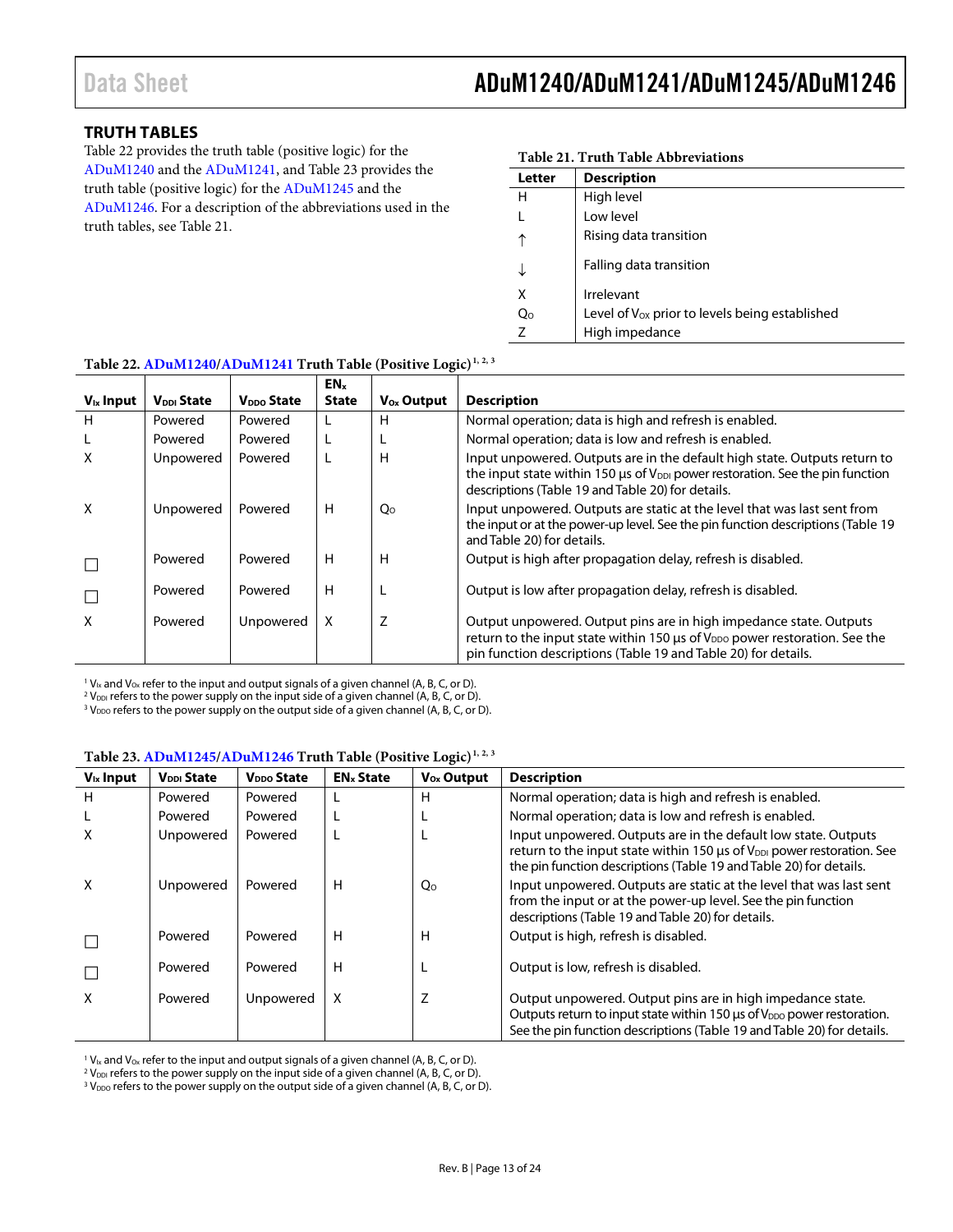### <span id="page-13-0"></span>TYPICAL PERFORMANCE CHARACTERISTICS



<span id="page-13-1"></span>



*Figure 10. Current Consumption per Output vs. Data Rate for 2.5 V, ENx = Low Operation* 



*Figure 11. Current Consumption per Input vs. Data Rate for 3.3 V, ENx = Low Operation* 



*Figure 12. Current Consumption per Output vs. Data Rate for 3.3 V, ENx = Low Operation* 



*Figure 13. Current Consumption per Input vs. Data Rate for 2.5 V, ENx = High Operation* 



*Figure 14. Current Consumption per Output vs. Data Rate for 2.5 V, ENx = High Operation*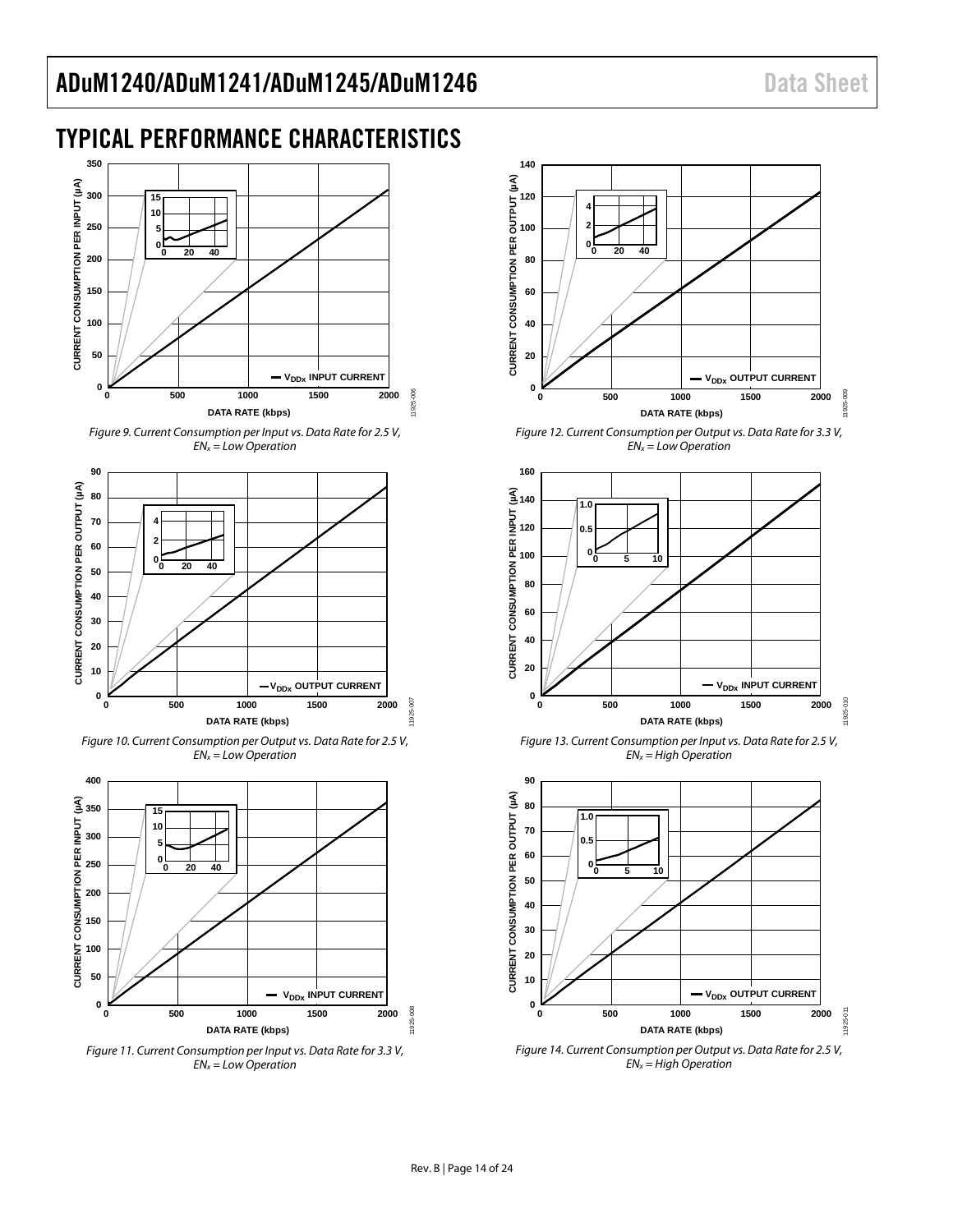

Figure 15. Current Consumption per Input vs. Data Rate for  $V_{DDx} = 3.3 V$ ,  $EN_x = High\ Operator$ 



<span id="page-14-4"></span>Figure 16. Current Consumption per Output vs. Data Rate for  $V_{DDx} = 3.3 V$ ,  $EN_x = High Operation$ 

<span id="page-14-1"></span><span id="page-14-0"></span>

<span id="page-14-2"></span>Figure 17. Typical I<sub>DDx</sub> Current per Input vs. Data Input Voltage for  $V_{DDx} = 3.3 V$ 



<span id="page-14-3"></span>Figure 18. I<sub>DDx</sub> Current per Input vs. Data Input Voltage for V<sub>DDx</sub> = 2.5 V



<span id="page-14-5"></span>Figure 19. Typical Input and Output Supply Current per Channel vs. Temperature for  $V_{\text{DDx}} = 2.5 V$ , Data Rate = 100 kbps



<span id="page-14-6"></span>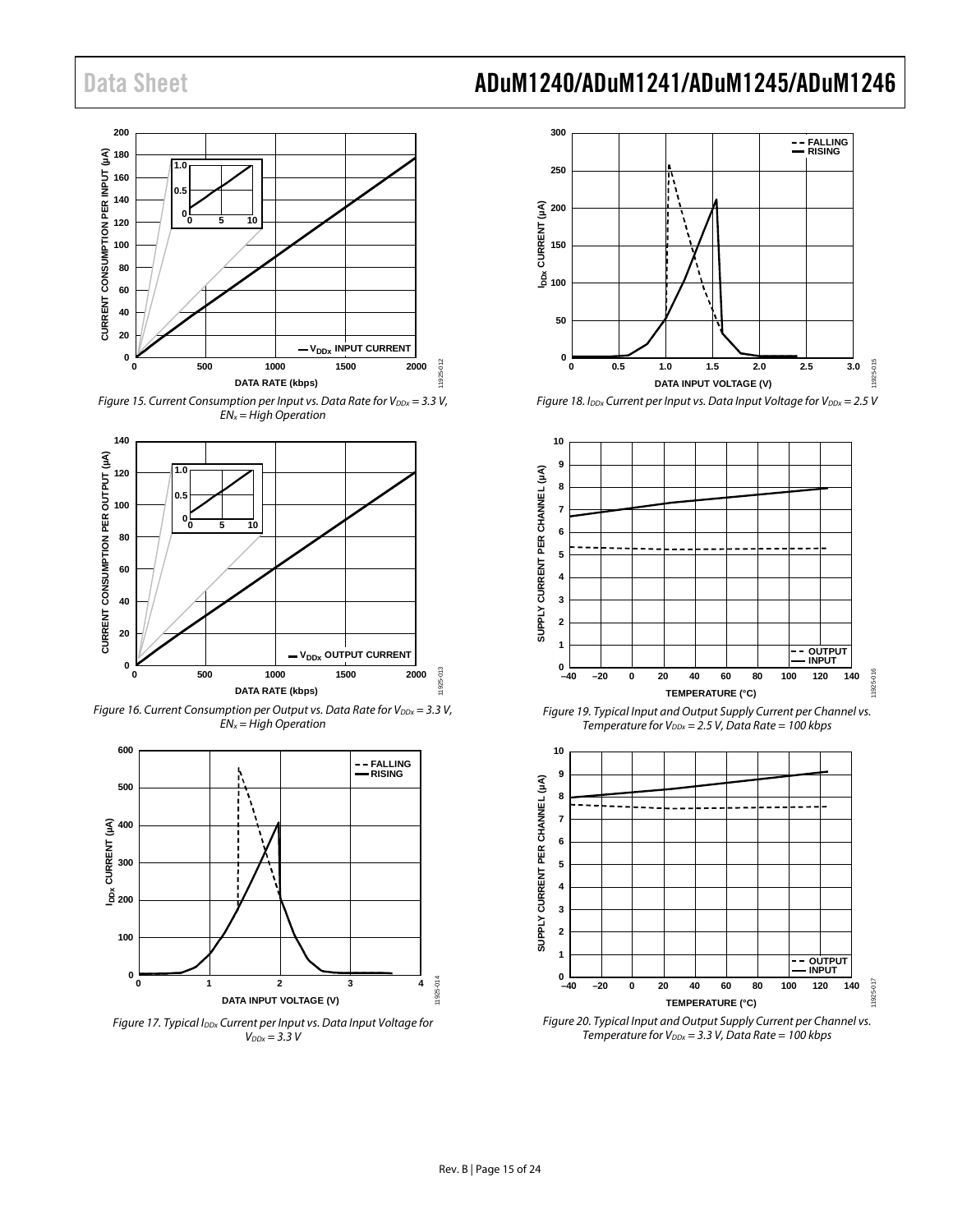

<span id="page-15-0"></span>Figure 21. Typical Input and Output Supply Current per Channel vs. Temperature for  $V_{DDX} = 2.5 V$ , Data Rate = 1000 kbps



Figure 22. Typical Input and Output Supply Current per Channel vs. Temperature for  $V_{DDX} = 3.3$  V, Data Rate = 1000 kbps



Figure 23. Typical Propagation Delay vs. Temperature for  $V_{DDx} = 3.3 V$  or  $V_{DDx} = 2.5 V$ 





Figure 25. Typical Refresh Period vs. Temperature for 3.3 V and 2.5 V Operation



Figure 26. Typical Refresh Period vs. V<sub>DDx</sub> Voltage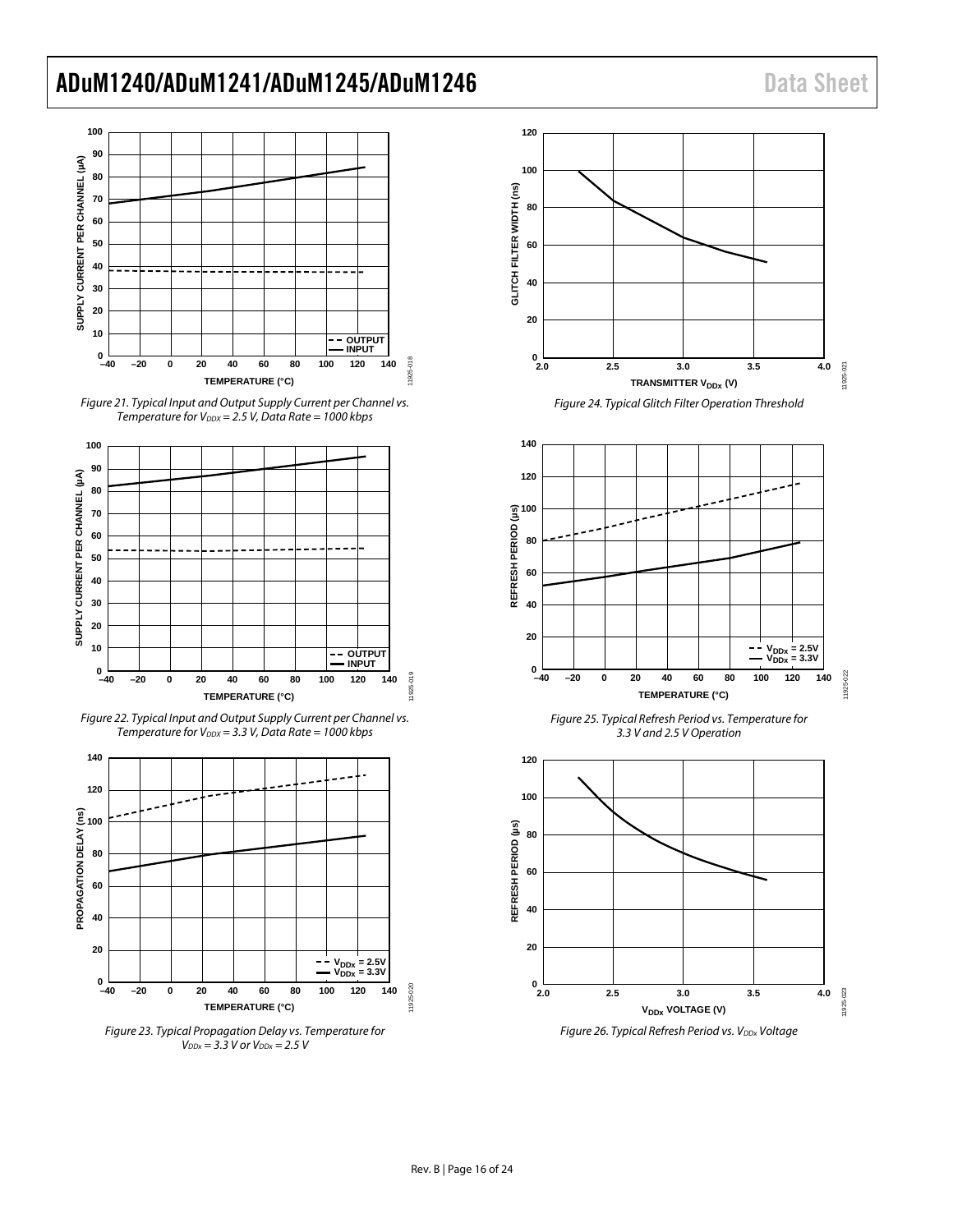### <span id="page-16-1"></span><span id="page-16-0"></span>APPLICATIONS INFORMATION **PCB LAYOUT**

The [ADuM1240/](http://www.analog.com/ADuM1240?doc=ADuM1240_1241_1245_1246.pdf)[ADuM1241/](http://www.analog.com/ADuM1241?doc=ADuM1240_1241_1245_1246.pdf)[ADuM1245/](http://www.analog.com/ADuM1245?doc=ADuM1240_1241_1245_1246.pdf)[ADuM1246 d](http://www.analog.com/ADuM1246?doc=ADuM1240_1241_1245_1246.pdf)igital isolators require no external interface circuitry for the logic interfaces. Power supply bypassing is strongly recommended at both the input and output supply pins:  $V_{DD1}$  and  $V_{DD2}$  (see [Figure 27\)](#page-16-4). Maintain the capacitor value between 0.01 μF and 0.1 μF and for best results, ensure that the total lead length between both ends of the capacitor and the input power supply does not exceed 20 mm.

With proper PCB design choices, these digital isolators readily meet CISPR 22 Class A (and FCC Class A) emissions standards, as well as the more stringent CISPR 22 Class B (and FCC Class B) standards in an unshielded environment. Refer t[o AN-1109 f](http://www.analog.com/AN-1109?doc=ADuM1240_1241_1245_1246.pdf)or PCB related electromagnetic interference (EMI) mitigation techniques, including board layout and stack up issues.



<span id="page-16-4"></span>Figure 28. Recommended PCB Layout, 8-Lead SOIC (R-8)

For applications involving high common-mode transients, it is important to minimize board coupling across the isolation barrier. Furthermore, design the board layout so that any coupling that does occur equally affects all pins on a given component side. Failure to ensure this equal capacitive coupling of pins can cause voltage differentials between pins exceeding the absolute maximum ratings of the device, thereby leading to latch-up or permanent damage.

### <span id="page-16-2"></span>**PROPAGATION DELAY RELATED PARAMETERS**

Propagation delay is a parameter that describes the time it takes a logic signal to propagate through a component. The input to output propagation delay time for a high to low transition can differ from the propagation delay time of a low to high transition.



Pulse width distortion is the maximum difference between these two propagation delay values, and an indication of how accurately the timing of the input signal is preserved.

Channel to channel matching refers to the maximum amount the propagation delay differs between channels within a single component of th[e ADuM1240/](http://www.analog.com/ADuM1240?doc=ADuM1240_1241_1245_1246.pdf)[ADuM1241](http://www.analog.com/ADuM1241?doc=ADuM1240_1241_1245_1246.pdf)[/ADuM1245/](http://www.analog.com/ADuM1245?doc=ADuM1240_1241_1245_1246.pdf) [ADuM1246.](http://www.analog.com/ADuM1246?doc=ADuM1240_1241_1245_1246.pdf) 

Propagation delay skew refers to the maximum amount the propagation delay differs between multiple [ADuM1240/](http://www.analog.com/ADuM1240?doc=ADuM1240_1241_1245_1246.pdf) [ADuM1241/](http://www.analog.com/ADuM1241?doc=ADuM1240_1241_1245_1246.pdf)[ADuM1245/](http://www.analog.com/ADuM1245?doc=ADuM1240_1241_1245_1246.pdf)[ADuM1246](http://www.analog.com/ADuM1246?doc=ADuM1240_1241_1245_1246.pdf) components operating under the same conditions.

### <span id="page-16-3"></span>**DC CORRECTNESS AND LOW POWER OPERATION Standard Operating Mode**

Positive and negative logic transitions at the isolator input cause narrow  $(-1 \text{ ns})$  pulses to be sent to the decoder using the transformer. The decoder is bistable and is, therefore, either set or reset by the pulses, indicating input logic transitions. When refresh and watchdog functions are enabled, by pulling  $EN<sub>1</sub>$  and EN2 low, in the absence of logic transitions at the input for more than ~140 μs, a periodic set of refresh pulses, indicative of the correct input state, is sent to ensure dc correctness at the output. If the decoder receives no internal pulses of more than approximately 200 μs, the device assumes that the input side is unpowered or nonfunctional, in which case, the isolator watchdog circuit forces the output to a default state. The default state is either high, as in th[e ADuM1240 a](http://www.analog.com/ADuM1240?doc=ADuM1240_1241_1245_1446.pdf)n[d ADuM1241 v](http://www.analog.com/ADuM1241?doc=ADuM1240_1241_1245_1246.pdf)ersions, or low, as in the [ADuM1245](http://www.analog.com/ADuM1245?doc=ADuM1240_1241_1245_1246.pdf) an[d ADuM1246 v](http://www.analog.com/ADuM1246?doc=ADuM1240_1241_1245_1246.pdf)ersions.

#### **Low Power Operating Mode**

For the lowest power consumption, disable the refresh and watchdog functions of th[e ADuM1240/](http://www.analog.com/ADuM1240?doc=ADuM1240_1241_1245_1246.pdf)[ADuM1241](http://www.analog.com/ADuM1241?doc=ADuM1240_1241_1245_1246.pdf)[/ADuM1245/](http://www.analog.com/ADuM1245?doc=ADuM1240_1241_1245_1246.pdf)  $ADuM1246$  by pulling  $EN_1$  and  $EN_2$  to logic high. These control pins must be set to the same value on each side of the component for proper operation.

In this mode, the current consumption of the chip drops to the microampere range. However, be careful when using this mode, because dc correctness is no longer guaranteed at startup. For example, if the following sequence of events occurs:

- 1. Power is applied to Side 1.
- 2. A high level is asserted on the  $V<sub>IA</sub>$  input.
- 3. Power is applied to Side 2.

The high on  $V_{IA}$  is not automatically transferred to the Side 2 V<sub>OA</sub>, and there can be a level mismatch that is not corrected until a transition occurs at VIA. When power is stable on each side, and a transition occurs on the input of the channel, the input and output state of that channel is correctly matched. This contingency can be resolved in several ways, such as sending dummy data, or toggling refresh on for a short period to force synchronization after turn on.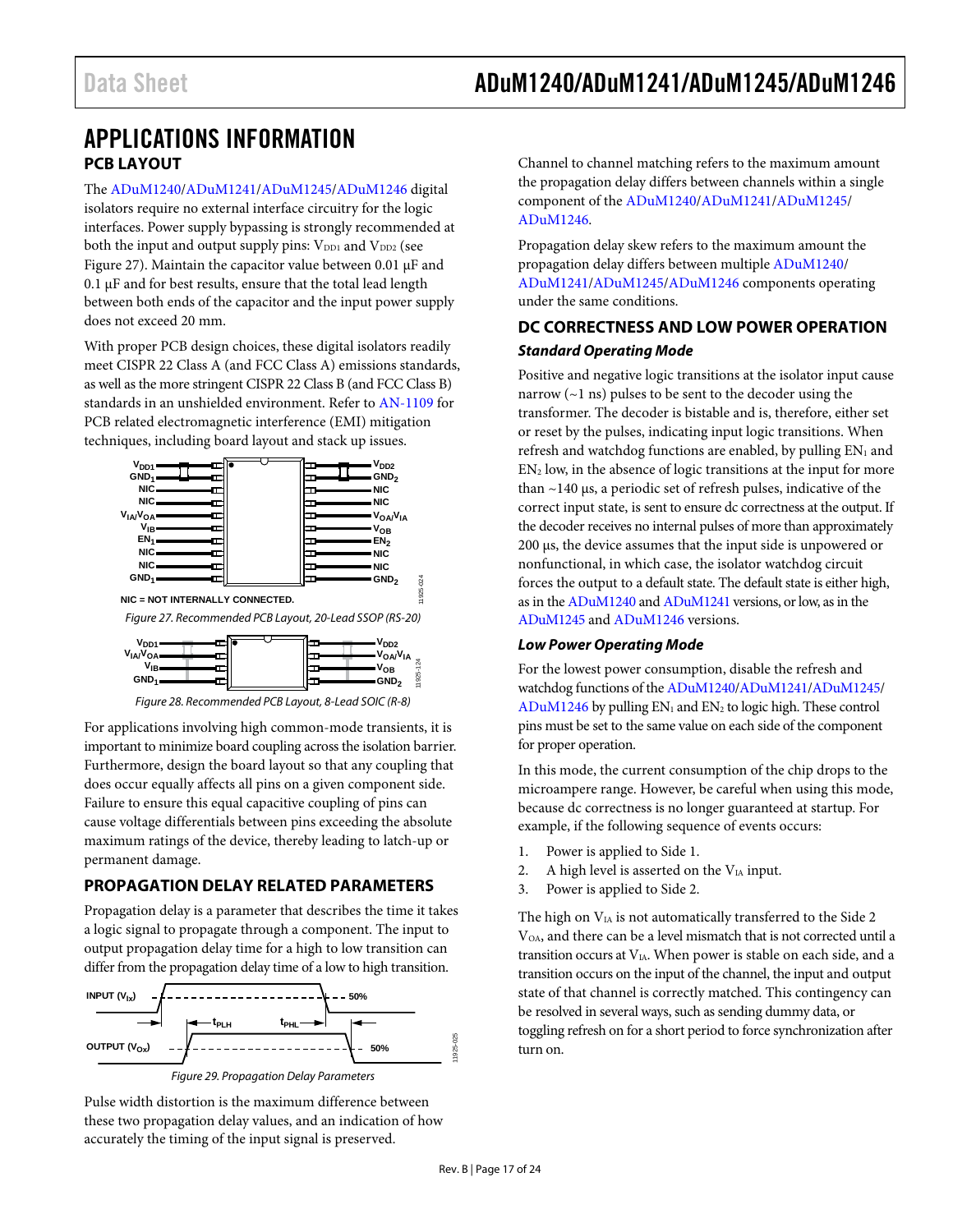#### *Recommended Input Voltage for Low Power Operation*

The [ADuM1240/](http://www.analog.com/ADuM1240?doc=ADuM1240_1241_1245_1246.pdf)[ADuM1241/](http://www.analog.com/ADuM1241?doc=ADuM1240_1241_1245_1246.pdf)[ADuM1245/](http://www.analog.com/ADuM1245?doc=ADuM1240_1241_1245_1246.pdf)[ADuM1246](http://www.analog.com/ADuM1246?doc=ADuM1240_1241_1245_1246.pdf)

implement Schmitt trigger input buffers so that the devices operate cleanly in low data rate, or in noisy environments. Schmitt triggers allow a small amount of shoot through current when the input voltage is not approximate to either  $V_{DDx}$  or  $GND_x$  levels. Shoot through is possible because the two transistors are both slightly on when input voltages are in the middle of the supply range. For many digital devices, this leakage is not a large portion of the total supply current and cannot be noticed; however, in the ultralow power

[ADuM1240/](http://www.analog.com/ADuM1240?doc=ADuM1240_1241_1245_1246.pdf)[ADuM1241/](http://www.analog.com/ADuM1241?doc=ADuM1240_1241_1245_1246.pdf)[ADuM1245/](http://www.analog.com/ADuM1245?doc=ADuM1240_1241_1245_1246.pdf)[ADuM1246,](http://www.analog.com/ADuM1246?doc=ADuM1240_1241_1245_1246.pdf) this leakage can be larger than the total operating current of the device and must not be ignored.

To achieve optimum power consumption with th[e ADuM1240/](http://www.analog.com/ADuM1240?doc=ADuM1240_1241_1245_1246.pdf) [ADuM1241/](http://www.analog.com/ADuM1241?doc=ADuM1240_1241_1245_1246.pdf)[ADuM1245/](http://www.analog.com/ADuM1245?doc=ADuM1240_1241_1245_1246.pdf)[ADuM1246,](http://www.analog.com/ADuM1246?doc=ADuM1240_1241_1245_1246.pdf) always drive the inputs as near to  $V_{\text{DDx}}$  or  $\text{GND}_x$  levels as possible[. Figure 17](#page-14-2) an[d Figure 18](#page-14-3) illustrate the shoot through leakage of an input; therefore, whereas the logic thresholds of the input are standard CMOS levels, optimum power performance is achieved when the input logic levels are driven within 0.5 V of either  $V_{\text{DDx}}$  or  $\text{GND}_x$  levels.

#### <span id="page-17-0"></span>**MAGNETIC FIELD IMMUNITY**

The limitation on the magnetic field immunity of the device is set by the condition in which, induced voltage in the transformer receiving coil is sufficiently large, to either falsely set or reset the decoder. The following analysis defines such conditions. The [ADuM1240](http://www.analog.com/ADuM1240?doc=ADuM1240_1241_1245_1246.pdf) is examined in a 3 V operating condition, because it represents the typical mode of operation for these products.

The pulses at the transformer output have an amplitude greater than 1.5 V. The decoder has a sensing threshold of about 1.0 V, therefore establishing a 0.5 V margin in which induced voltages are tolerated. The voltage induced across the receiving coil is given by

$$
V = (-d\beta/dt)\sum \pi r_n^2
$$
;  $n = 1, 2, ..., N$ 

where:

 $\beta$  is the magnetic flux density.

 $r_n$  is the radius of the  $n^{th}$  turn in the receiving coil. *N* is the number of turns in the receiving coil.

Given the geometry of the receiving coil in the [ADuM1240,](http://www.analog.com/ADuM1240?doc=ADuM1240_1241_1245_1246.pdf) and an imposed requirement that the induced voltage be, at most, 50% of the 0.5 V margin at the decoder, a maximum allowable magnetic field is calculated as shown i[n Figure 30.](#page-17-1)



*Figure 30. Maximum Allowable External Magnetic Flux Density*

<span id="page-17-1"></span>For example, at a magnetic field frequency of 1 MHz, the maximum allowable magnetic field of 0.5 kgauss induces a voltage of 0.25 V at the receiving coil. This is about 50% of the sensing threshold and does not cause a faulty output transition. If such an event occurs, with the worst case polarity, during a transmitted pulse, it would reduce the received pulse from >1.0 V to 0.75 V. This is still higher than the 0.5 V sensing threshold of the decoder.

The preceding magnetic flux density values correspond to specific current magnitudes at given distances away from th[e ADuM1240](http://www.analog.com/ADuM1240?doc=ADuM1240_1241_1245_1246.pdf) transformers[. Figure 31](#page-17-2) expresses these allowable current magnitudes as a function of frequency for selected distances. The [ADuM1240](http://www.analog.com/ADuM1240?doc=ADuM1240_1241_1245_1246.pdf) is very insensitive to external fields. Only extremely large, high frequency currents, very close to the component, could potentially be a concern. For the 1 MHz example noted, the user would have to place a 1.2 kA current 5 mm away from the [ADuM1240](http://www.analog.com/ADuM1240?doc=ADuM1240_1241_1245_1246.pdf) to affect component operation.



<span id="page-17-2"></span>Note that at combinations of strong magnetic field and high frequency, any loops formed by PCB traces could induce sufficiently large error voltages to trigger the thresholds of succeeding circuitry. Avoid PCB structures that form loops.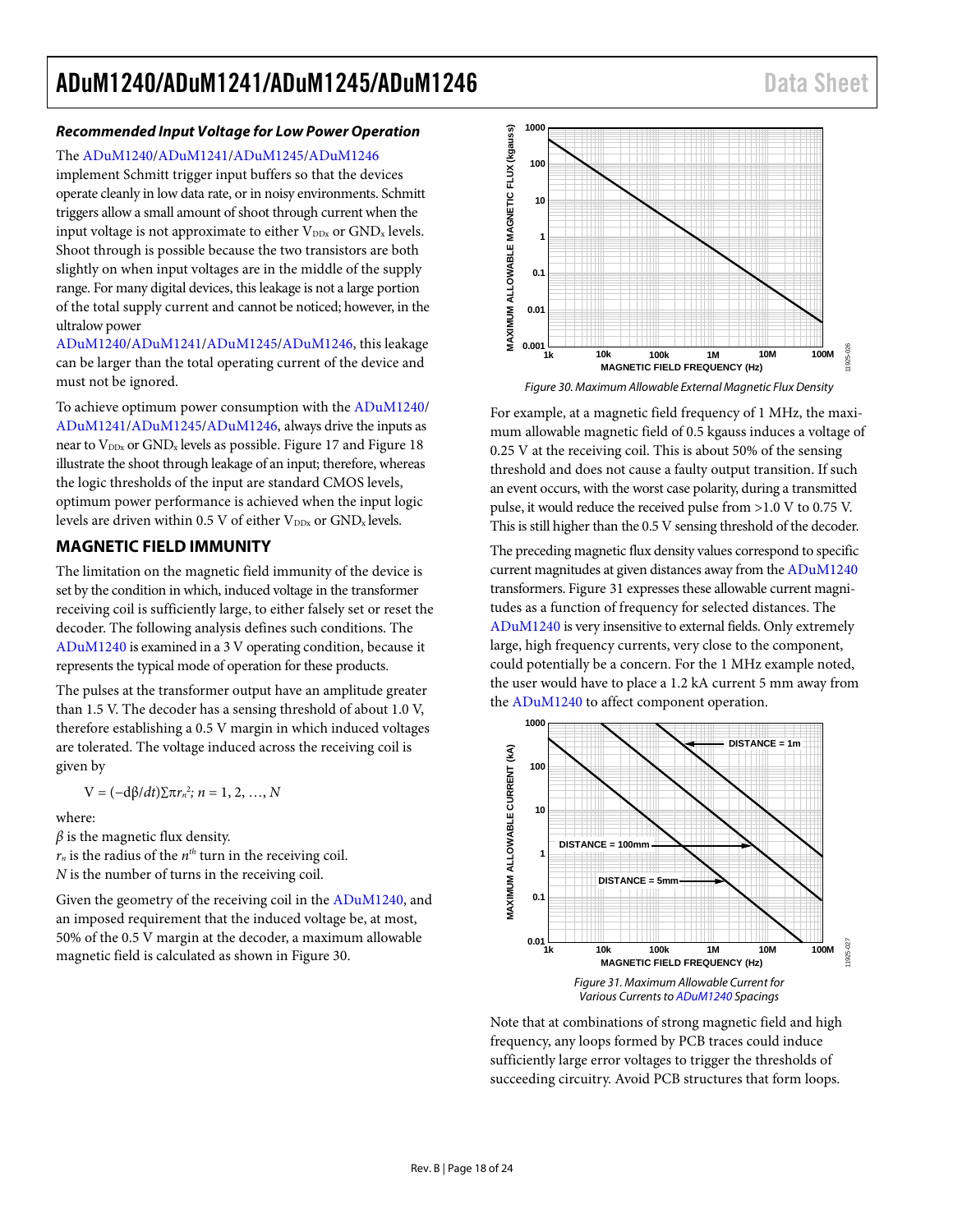### <span id="page-18-0"></span>**POWER CONSUMPTION**

The supply current with refresh enabled at a given channel of the [ADuM1240/](http://www.analog.com/ADuM1240?doc=ADuM1240_1241_1245_1246.pdf)[ADuM1241/](http://www.analog.com/ADuM1241?doc=ADuM1240_1241_1245_1246.pdf)[ADuM1245/](http://www.analog.com/ADuM1245?doc=ADuM1240_1241_1245_1246.pdf)[ADuM1246](http://www.analog.com/ADuM1246?doc=ADuM1240_1241_1245_1246.pdf) isolators, is a function of the supply voltage, the data rate of the channel, and the output load of the channel.

For each input channel, the supply current is given by

| $I_{DDI} = I_{DDI(Q)}$                                | $f \leq 0.5 f_r$ |
|-------------------------------------------------------|------------------|
| $I_{DDI} = I_{DDI(D)} \times (2f - f_r) + I_{DDI(Q)}$ | $f > 0.5 f_r$    |

For each output channel, the supply current is given by

| $I_{DDO} = I_{DDO(O)}$ | $f \leq 0.5 f_r$                                                                                         |
|------------------------|----------------------------------------------------------------------------------------------------------|
|                        | $I_{DDO} = (I_{DDO(D)} + (0.5 \times 10^{-3}) \times C_L \times V_{DDO}) \times (2f - f_r) + I_{DDO(Q)}$ |

 $f > 0.5 f_r$ 

where:

*I<sub>DDI(D)</sub>* and *I<sub>DDO(D)</sub>* are the input and output dynamic supply currents per channel (mA/Mbps).

*C<sub>L</sub>* is the output load capacitance (pF).

*V<sub>DDO</sub>* is the output supply voltage (V).

*f* is the input logic signal frequency (MHz); it is half the input data rate, expressed in units of Mbps.

 $f_r$  is the input stage refresh rate (Mbps) =  $1/T_r$  ( $\mu$ s).

*IDDI (Q)* and *IDDO (Q)* are the specified input and output quiescent supply currents (mA).

To calculate the total V<sub>DD1</sub> and V<sub>DD2</sub> supply current, the supply currents for each input and output channel corresponding to V<sub>DD1</sub> and V<sub>DD2</sub> are calculated and totaled[. Figure 9](#page-13-1) through [Figure 16](#page-14-4) show per channel supply currents as a function of data rate for an unloaded output condition.

### <span id="page-18-1"></span>**INSULATION LIFETIME**

All insulation structures eventually degrade, when subjected to voltage stress for a sufficiently long period. The rate of insulation degradation is dependent on the characteristics of the voltage waveform applied across the insulation. In addition to the testing performed by the regulatory agencies, Analog Devices carries out an extensive set of evaluations to determine the lifetime of the insulation structure within the

#### [ADuM1240/](http://www.analog.com/ADuM1240?doc=ADuM1240_1241_1245_1246.pdf)[ADuM1241/](http://www.analog.com/ADuM1241?doc=ADuM1240_1241_1245_1246.pdf)[ADuM1245/](http://www.analog.com/ADuM1245?doc=ADuM1240_1241_1245_1246.pdf)[ADuM1246.](http://www.analog.com/ADuM1246?doc=ADuM1240_1241_1245_1246.pdf)

Analog Devices performs accelerated life testing using voltage levels higher than the rated continuous working voltage. Acceleration factors for several operating conditions are determined. These factors allow calculation of the time to failure at the actual working voltage.

### Data Sheet **ADuM1240/ADuM1241/ADuM1245/ADuM1246**

The values shown i[n Table 18](#page-9-3) summarize the peak voltage for 50 years of service life for a bipolar ac operating condition, and the maximum CSA/VDE approved working voltages. In many cases, the approved working voltage is higher than 50-year service life voltage. Operation at these high working voltages can lead to shortened insulation life, in some cases.

The insulation lifetime of th[e ADuM1240/](http://www.analog.com/ADuM1240?doc=ADuM1240_1241_1245_1246.pdf)[ADuM1241/](http://www.analog.com/ADuM1241?doc=ADuM1240_1241_1245_1246.pdf)

[ADuM1245/](http://www.analog.com/ADuM1245?doc=ADuM1240_1241_1245_1246.pdf)[ADuM1246](http://www.analog.com/ADuM1246?doc=ADuM1240_1241_1245_1246.pdf) depends on the voltage waveform type imposed across the isolation barrier. The *i*Coupler insulation structure degrades at different rates, depending on whether the waveform is bipolar ac, unipolar ac, or dc[. Figure 19,](#page-14-5) [Figure 20,](#page-14-6) an[d Figure 21](#page-15-0) illustrate these different isolation voltage waveforms.

Bipolar ac voltage is the most stringent environment. The goal of a 50-year operating lifetime, under the ac bipolar condition, determines the Analog Devices recommended maximum working voltage.

In the case of unipolar ac or dc voltage, the stress on the insulation is significantly lower. This allows operation at higher working voltages, while still achieving a 50-year service life. The working voltages listed i[n Table 18](#page-9-3) can be applied while maintaining the 50 year minimum lifetime, provided the voltages conform to either the unipolar ac or dc voltage case. Treat any cross-insulation voltage waveform that does not conform t[o Figure 33](#page-18-2) o[r Figure 34](#page-18-3) as a bipolar ac waveform, and limit peak voltage to the 50-year lifetime voltage value listed i[n Table 18.](#page-9-3)

Note that the voltage presented i[n Figure 33](#page-18-2) is shown as sinusoidal for illustration purposes only. It represents any voltage waveform varying between 0 V and some limiting value. The limiting value can be positive or negative, but the voltage must not cross 0 V.

<span id="page-18-3"></span><span id="page-18-2"></span>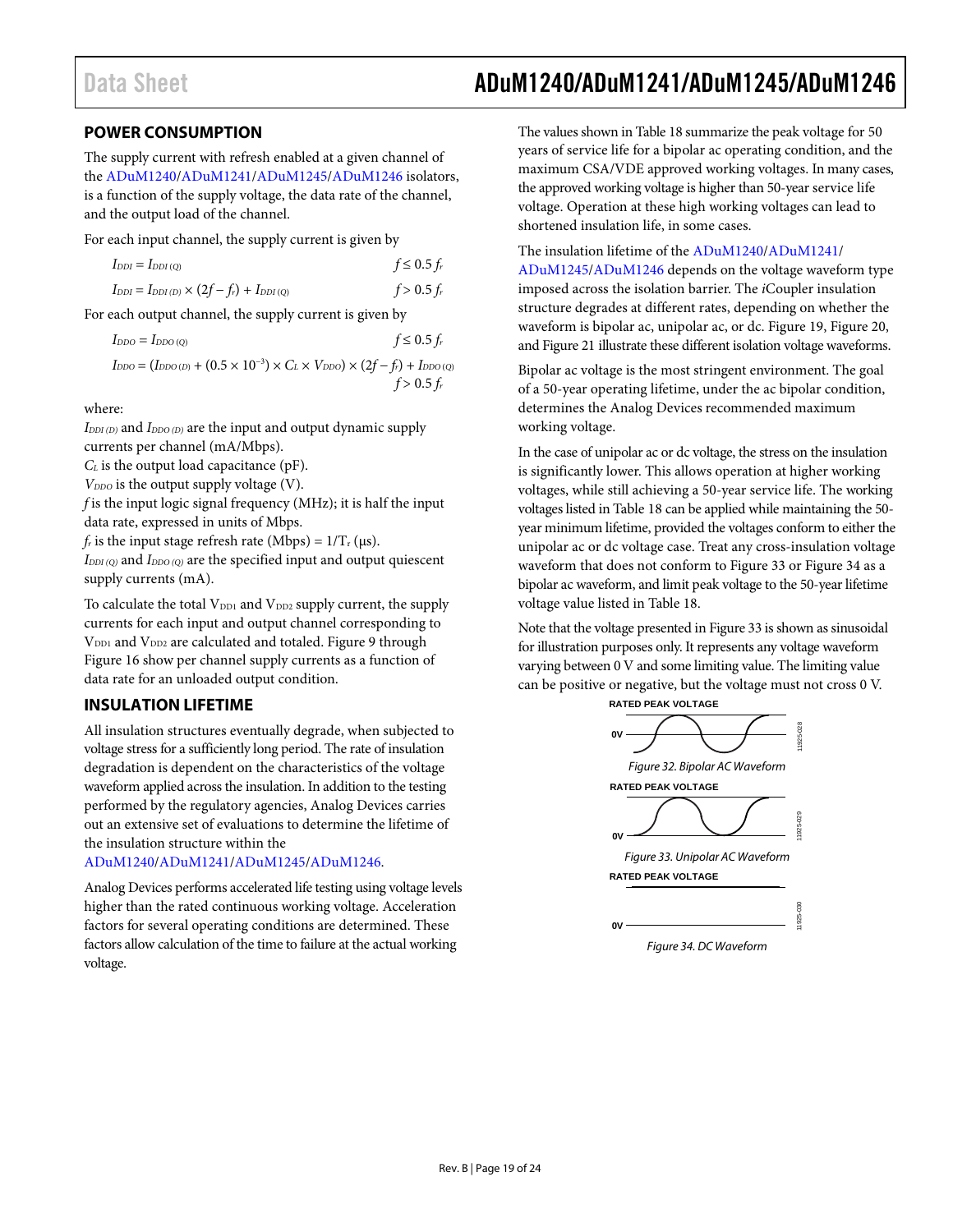### <span id="page-19-0"></span>OUTLINE DIMENSIONS



*Dimensions shown in millimeters*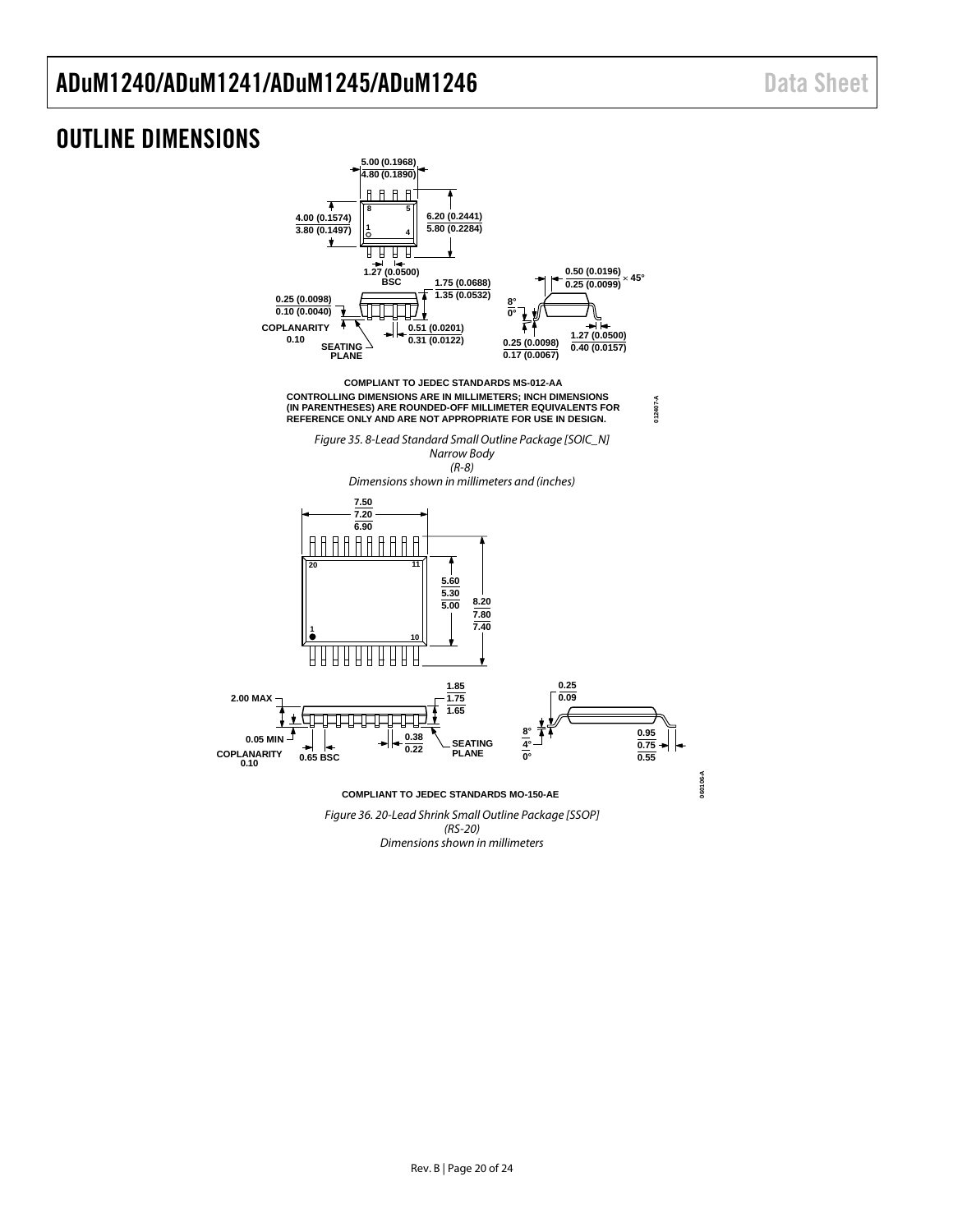### **ORDERING GUIDE**

| Model $1/2$      | No.<br>of Inputs,<br>$V_{DD1}$ Side | No.<br>of Inputs,<br>V <sub>DD2</sub> Side | <b>Maximum</b><br><b>Data Rate</b><br>(Mbps) | <b>Maximum</b><br>Propagation<br>Delay, 3.3 V | Output<br><b>Default</b><br>State | <b>Temperature</b><br>Range         | Package<br><b>Description</b> | Package<br><b>Option</b> |
|------------------|-------------------------------------|--------------------------------------------|----------------------------------------------|-----------------------------------------------|-----------------------------------|-------------------------------------|-------------------------------|--------------------------|
| ADuM1240ARZ      | $\overline{2}$                      | $\Omega$                                   | 2                                            | 180                                           | High                              | $-40^{\circ}$ C to $+125^{\circ}$ C | 8-Lead SOIC N                 | $R-8$                    |
| ADuM1240ARZ-RL7  | 2                                   | 0                                          |                                              | 180                                           | High                              | $-40^{\circ}$ C to $+125^{\circ}$ C | 8-Lead SOIC N                 | $R-8$                    |
| ADuM1240ARSZ     |                                     | 0                                          |                                              | 180                                           | High                              | $-40^{\circ}$ C to $+125^{\circ}$ C | 20-Lead SSOP                  | <b>RS-20</b>             |
| ADuM1240ARSZ-RL7 | 2                                   | 0                                          | 2                                            | 180                                           | High                              | $-40^{\circ}$ C to $+125^{\circ}$ C | 20-Lead SSOP                  | <b>RS-20</b>             |
| ADuM1241ARZ      |                                     |                                            | $\overline{2}$                               | 180                                           | High                              | $-40^{\circ}$ C to $+125^{\circ}$ C | 8-Lead SOIC N                 | $R-8$                    |
| ADuM1241ARZ-RL7  |                                     |                                            |                                              | 180                                           | High                              | $-40^{\circ}$ C to $+125^{\circ}$ C | 8-Lead SOIC N                 | $R-8$                    |
| ADuM1241ARSZ     |                                     |                                            |                                              | 180                                           | High                              | $-40^{\circ}$ C to $+125^{\circ}$ C | 20-Lead SSOP                  | $RS-20$                  |
| ADuM1241ARSZ-RL7 |                                     |                                            | 2                                            | 180                                           | High                              | $-40^{\circ}$ C to $+125^{\circ}$ C | 20-Lead SSOP                  | <b>RS-20</b>             |
| ADuM1245ARZ      | $\overline{2}$                      | 0                                          | 2                                            | 180                                           | Low                               | $-40^{\circ}$ C to $+125^{\circ}$ C | 8-Lead SOIC N                 | $R-8$                    |
| ADuM1245ARZ-RL7  | 2                                   | 0                                          |                                              | 180                                           | Low                               | $-40^{\circ}$ C to $+125^{\circ}$ C | 8-Lead SOIC N                 | $R - 8$                  |
| ADuM1245ARSZ     |                                     | 0                                          |                                              | 180                                           | Low                               | $-40^{\circ}$ C to $+125^{\circ}$ C | 20-Lead SSOP                  | <b>RS-20</b>             |
| ADuM1245ARSZ-RL7 | 2                                   | 0                                          |                                              | 180                                           | Low                               | $-40^{\circ}$ C to $+125^{\circ}$ C | 20-Lead SSOP                  | <b>RS-20</b>             |
| ADuM1246ARZ      |                                     |                                            | $\overline{2}$                               | 180                                           | Low                               | $-40^{\circ}$ C to $+125^{\circ}$ C | 8-Lead SOIC N                 | $R-8$                    |
| ADuM1246ARZ-RL7  |                                     |                                            |                                              | 180                                           | Low                               | $-40^{\circ}$ C to $+125^{\circ}$ C | 8-Lead SOIC N                 | $R-8$                    |
| ADuM1246ARSZ     |                                     |                                            |                                              | 180                                           | Low                               | $-40^{\circ}$ C to $+125^{\circ}$ C | 20-Lead SSOP                  | $RS-20$                  |
| ADuM1246ARSZ-RL7 |                                     |                                            |                                              | 180                                           | Low                               | $-40^{\circ}$ C to $+125^{\circ}$ C | 20-Lead SSOP                  | <b>RS-20</b>             |

 $1 Z =$  RoHS Compliant Part.

<span id="page-20-0"></span><sup>2</sup> Tape and reel is available. The addition of the -RL7 suffix indicates that the product is shipped on 7" tape and reel.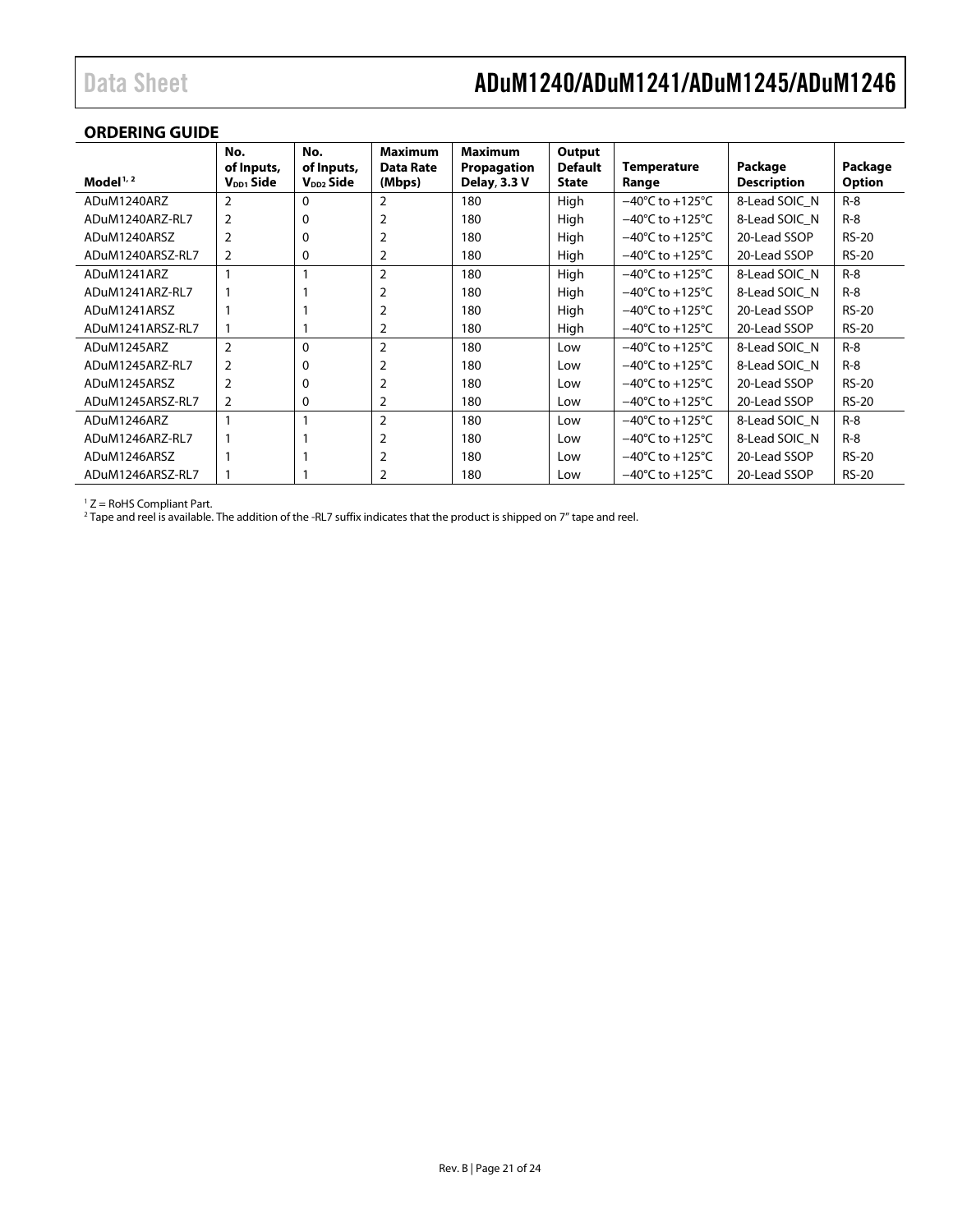### **NOTES**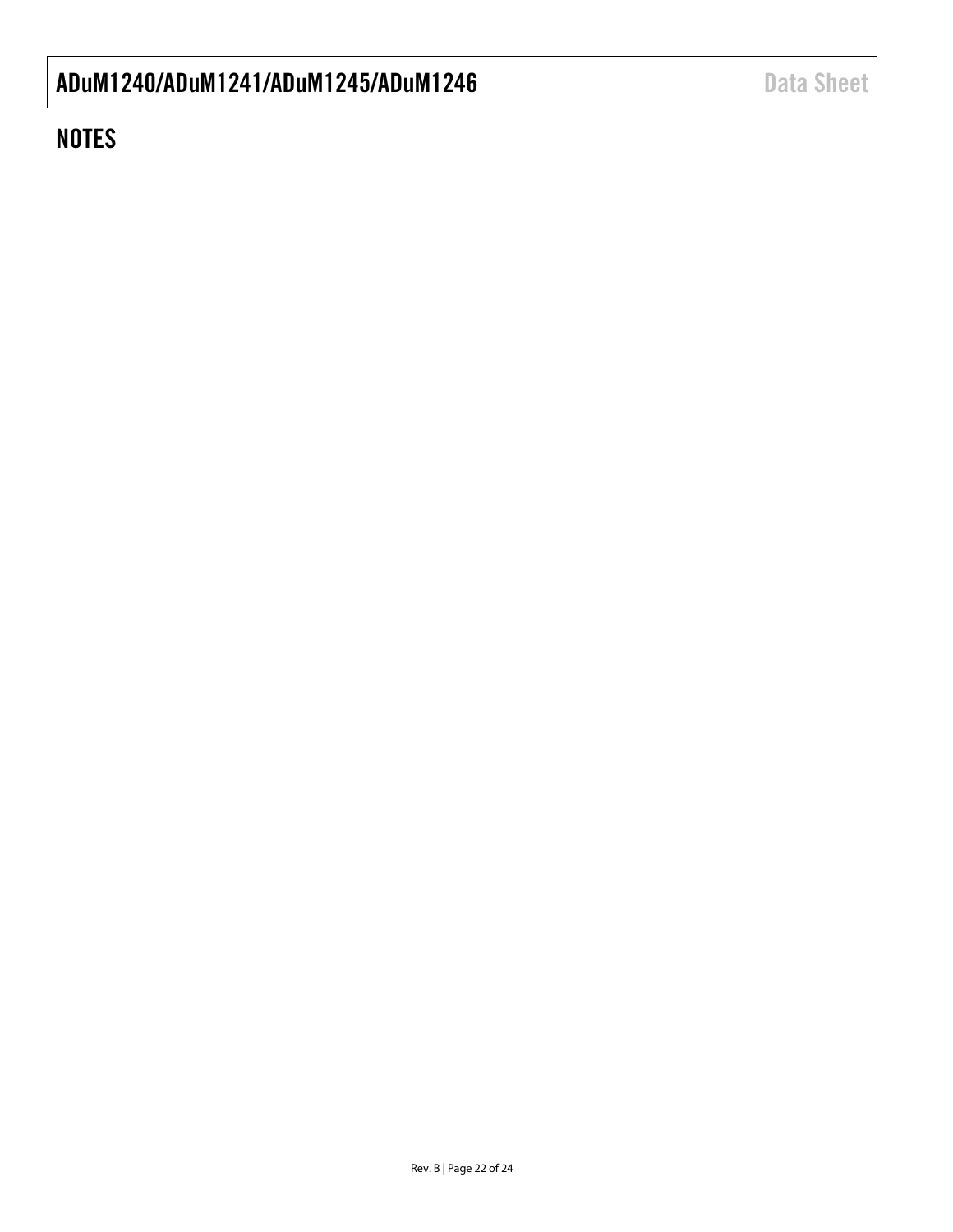### <span id="page-22-0"></span>**NOTES**